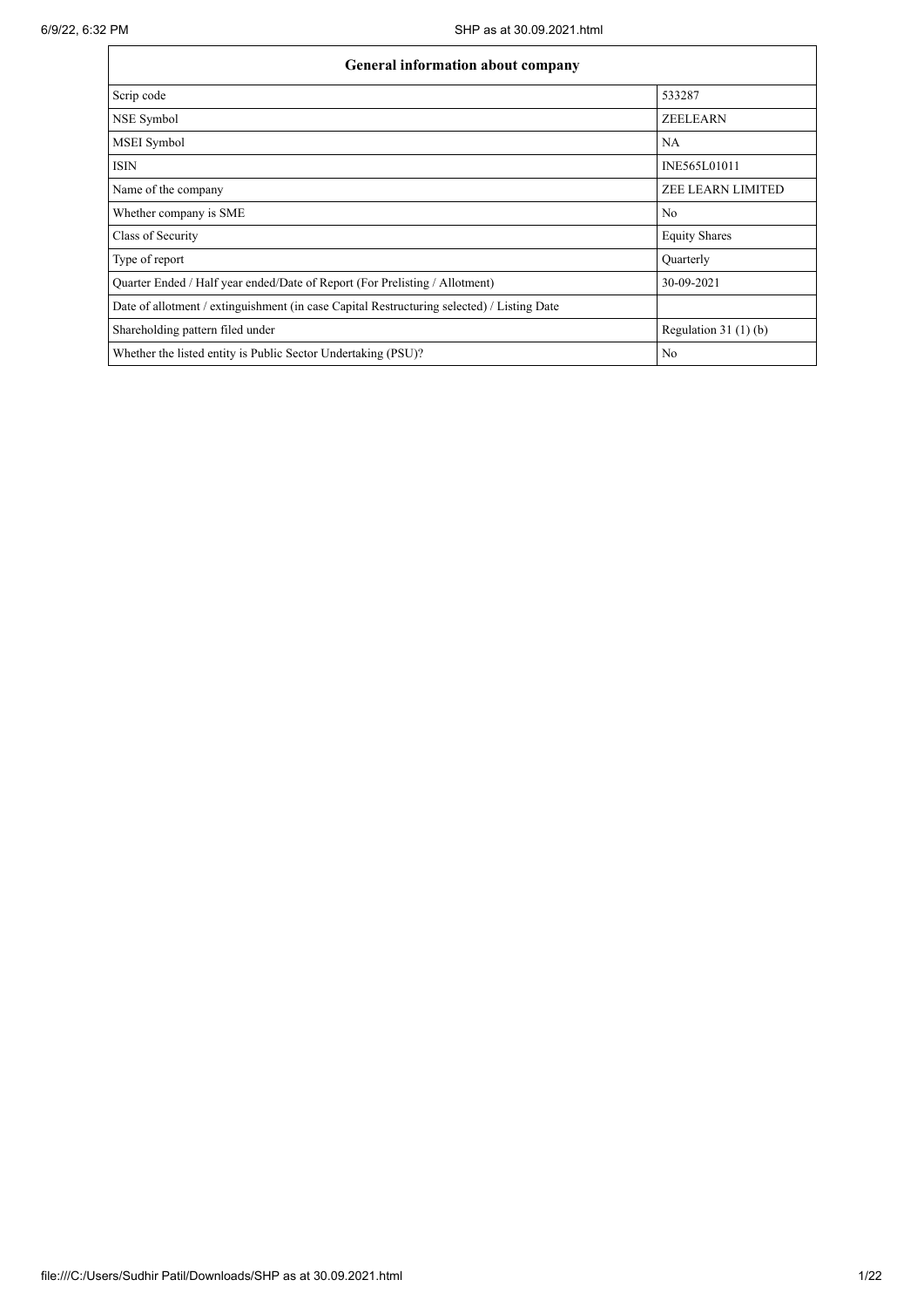ř.

|                | <b>Declaration</b>                                                                        |                |                                |                       |                             |  |  |  |  |  |
|----------------|-------------------------------------------------------------------------------------------|----------------|--------------------------------|-----------------------|-----------------------------|--|--|--|--|--|
| Sr.<br>No.     | Particular                                                                                | Yes/No         | Promoter and<br>Promoter Group | Public<br>shareholder | Non Promoter-<br>Non Public |  |  |  |  |  |
| $\mathbf{1}$   | Whether the Listed Entity has issued any partly paid up shares?                           | N <sub>0</sub> | N <sub>0</sub>                 | N <sub>0</sub>        | N <sub>0</sub>              |  |  |  |  |  |
| $\overline{2}$ | Whether the Listed Entity has issued any Convertible Securities<br>າ                      | N <sub>o</sub> | No                             | N <sub>o</sub>        | N <sub>o</sub>              |  |  |  |  |  |
| 3              | Whether the Listed Entity has issued any Warrants?                                        | N <sub>0</sub> | No                             | N <sub>o</sub>        | No.                         |  |  |  |  |  |
| $\overline{4}$ | Whether the Listed Entity has any shares against which<br>depository receipts are issued? | N <sub>0</sub> | No                             | N <sub>0</sub>        | No.                         |  |  |  |  |  |
| 5              | Whether the Listed Entity has any shares in locked-in?                                    | N <sub>o</sub> | No                             | N <sub>o</sub>        | No                          |  |  |  |  |  |
| 6              | Whether any shares held by promoters are pledge or otherwise<br>encumbered?               | Yes            | Yes                            |                       |                             |  |  |  |  |  |
| 7              | Whether company has equity shares with differential voting<br>rights?                     | N <sub>o</sub> | No                             | N <sub>o</sub>        | N <sub>o</sub>              |  |  |  |  |  |
| 8              | Whether the listed entity has any significant beneficial owner?                           | N <sub>o</sub> |                                |                       |                             |  |  |  |  |  |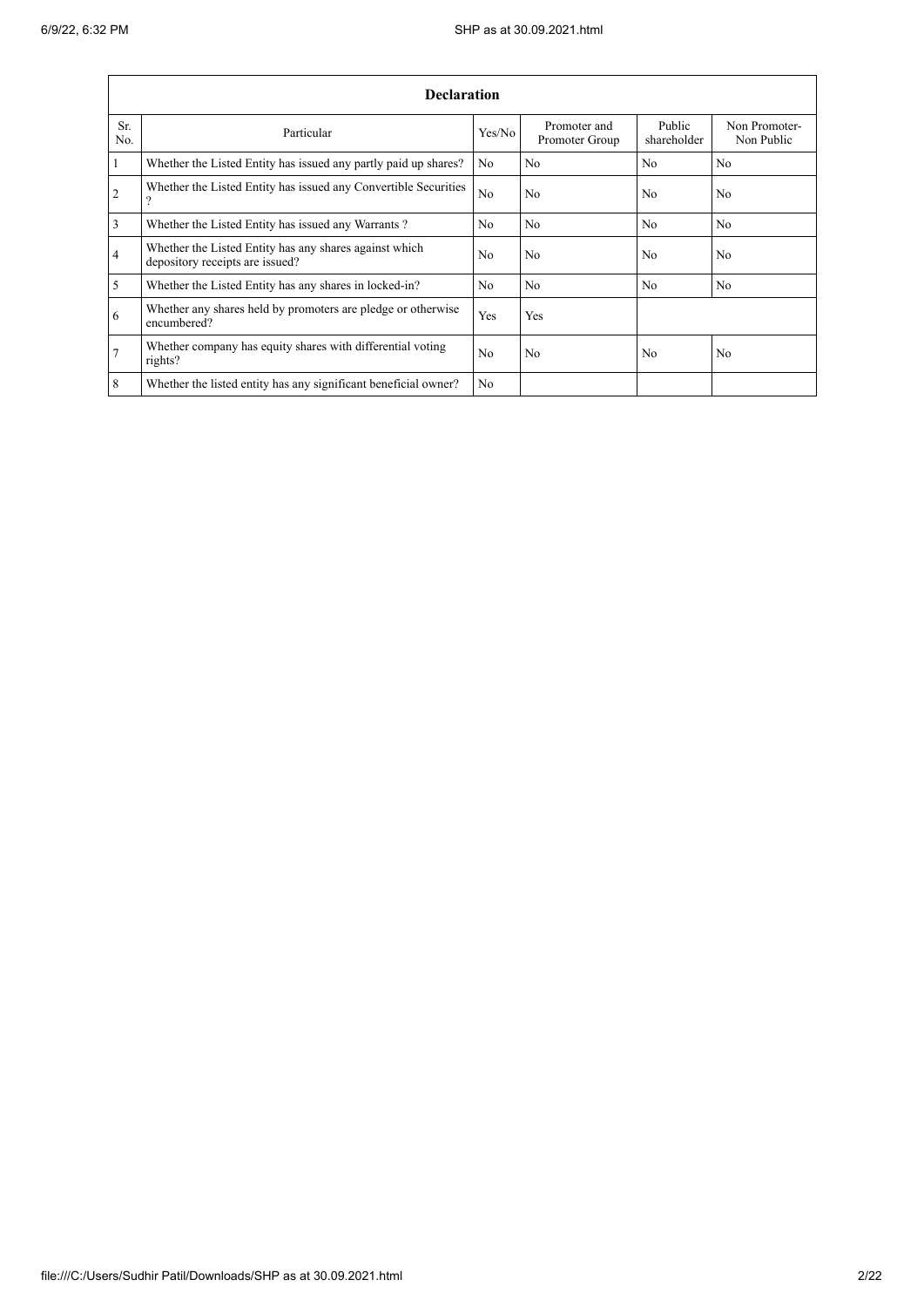|                                              |                                                                                                          |                                           |                |                           |                          |                             | Table I - Summary Statement holding of specified securities |                                                                  |  |            |       |  |
|----------------------------------------------|----------------------------------------------------------------------------------------------------------|-------------------------------------------|----------------|---------------------------|--------------------------|-----------------------------|-------------------------------------------------------------|------------------------------------------------------------------|--|------------|-------|--|
|                                              | Category                                                                                                 |                                           | No. of         | No. Of<br>Partly<br>paid- | No. Of<br>shares         | Total nos.                  | Shareholding<br>as a % of total<br>no. of shares            | Number of Voting Rights held in each class<br>of securities (IX) |  |            |       |  |
| $\alpha$ f<br>Category<br>shareholder<br>(1) | Nos. Of<br>shareholders                                                                                  | fully paid<br>up equity                   | up<br>equity   | underlying<br>Depository  | shares held<br>$(VII) =$ | (calculated as<br>per SCRR, | No of Voting (XIV) Rights                                   |                                                                  |  | Total as a |       |  |
|                                              | shares held<br>$(IV)+(V)+$<br>(III)<br>shares<br>Receipts<br>(II)<br>(IV)<br>(VI)<br>held<br>(VI)<br>(V) | 1957) (VIII)<br>As a $%$ of<br>$(A+B+C2)$ | Class eg:<br>X | Class<br>eg:y             | Total                    | $%$ of<br>$(A+B+C)$         |                                                             |                                                                  |  |            |       |  |
| (A)                                          | Promoter<br>&<br>Promoter<br>Group                                                                       | 6                                         | 60727388       |                           |                          | 60727388                    | 18.62                                                       | 60727388                                                         |  | 60727388   | 18.62 |  |
| (B)                                          | Public                                                                                                   | 131730                                    | 265365337      |                           |                          | 265365337                   | 81.38                                                       | 265365337                                                        |  | 265365337  | 81.38 |  |
| (C)                                          | Non<br>Promoter-<br>Non Public                                                                           |                                           |                |                           |                          |                             |                                                             |                                                                  |  |            |       |  |
| (C1)                                         | <b>Shares</b><br>underlying<br><b>DRs</b>                                                                |                                           |                |                           |                          |                             |                                                             |                                                                  |  |            |       |  |
| (C2)                                         | Shares held<br>by<br>Employee<br>Trusts                                                                  |                                           |                |                           |                          |                             |                                                             |                                                                  |  |            |       |  |
|                                              | Total                                                                                                    | 131736                                    | 326092725      |                           |                          | 326092725                   | 100                                                         | 326092725                                                        |  | 326092725  | 100   |  |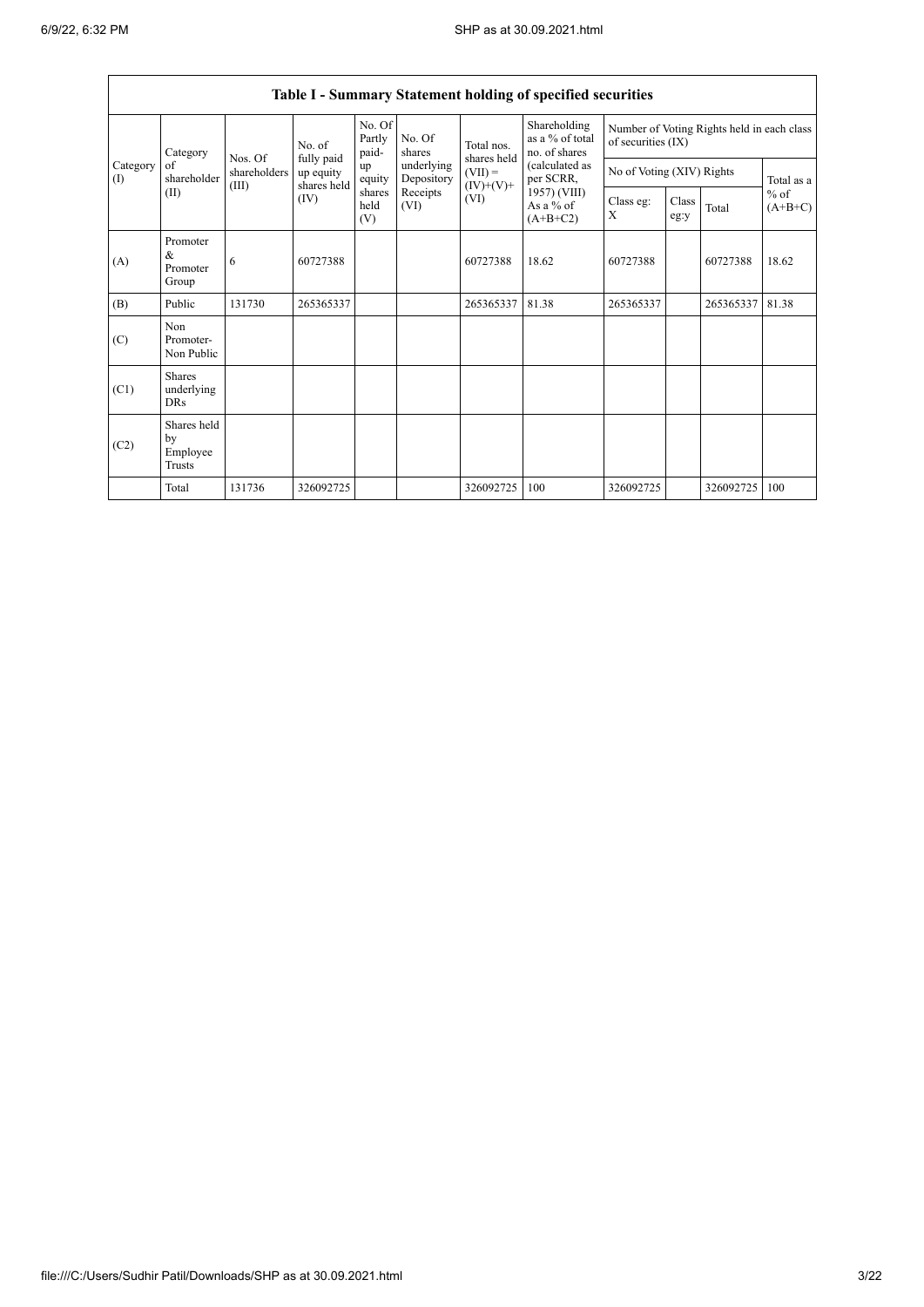|                          | Table I - Summary Statement holding of specified securities |                                                 |                                                  |                                                                 |                                                                                            |                                        |                                                  |                                                                     |                                                         |                                           |  |
|--------------------------|-------------------------------------------------------------|-------------------------------------------------|--------------------------------------------------|-----------------------------------------------------------------|--------------------------------------------------------------------------------------------|----------------------------------------|--------------------------------------------------|---------------------------------------------------------------------|---------------------------------------------------------|-------------------------------------------|--|
|                          | Category                                                    | No. Of<br>Shares<br>Underlying                  | No. of<br><b>Shares</b>                          | No. Of<br><b>Shares</b><br>Underlying<br>Outstanding            | Shareholding, as a<br>% assuming full<br>conversion of<br>convertible<br>securities (as a  | Number of<br>Locked in<br>shares (XII) |                                                  | Number of Shares<br>pledged or<br>otherwise<br>encumbered<br>(XIII) |                                                         | Number of<br>equity shares                |  |
| Category<br>$($ $\Gamma$ | of<br>shareholder<br>(II)                                   | Outstanding<br>convertible<br>securities<br>(X) | Underlying<br>Outstanding<br>Warrants<br>$(X_i)$ | convertible<br>securities and<br>No. Of<br>Warrants (Xi)<br>(a) | percentage of<br>diluted share<br>capital) $(XI)$ =<br>$(VII)+(X)$ As a %<br>of $(A+B+C2)$ | No.<br>(a)                             | As a<br>$%$ of<br>total<br>Shares<br>held<br>(b) | No. (a)                                                             | As a<br>$%$ of<br>total<br><b>Shares</b><br>held<br>(b) | held in<br>dematerialized<br>form $(XIV)$ |  |
| (A)                      | Promoter<br>$\&$<br>Promoter<br>Group                       |                                                 |                                                  |                                                                 | 18.62                                                                                      |                                        |                                                  | 25953500 42.74                                                      |                                                         | 60727388                                  |  |
| (B)                      | Public                                                      |                                                 |                                                  |                                                                 | 81.38                                                                                      |                                        |                                                  |                                                                     |                                                         | 265184193                                 |  |
| (C)                      | Non<br>Promoter-<br>Non Public                              |                                                 |                                                  |                                                                 |                                                                                            |                                        |                                                  |                                                                     |                                                         |                                           |  |
| (C1)                     | <b>Shares</b><br>underlying<br><b>DRs</b>                   |                                                 |                                                  |                                                                 |                                                                                            |                                        |                                                  |                                                                     |                                                         |                                           |  |
| (C2)                     | Shares held<br>by<br>Employee<br><b>Trusts</b>              |                                                 |                                                  |                                                                 |                                                                                            |                                        |                                                  |                                                                     |                                                         |                                           |  |
|                          | Total                                                       |                                                 |                                                  |                                                                 | 100                                                                                        |                                        |                                                  | 25953500                                                            | 7.96                                                    | 325911581                                 |  |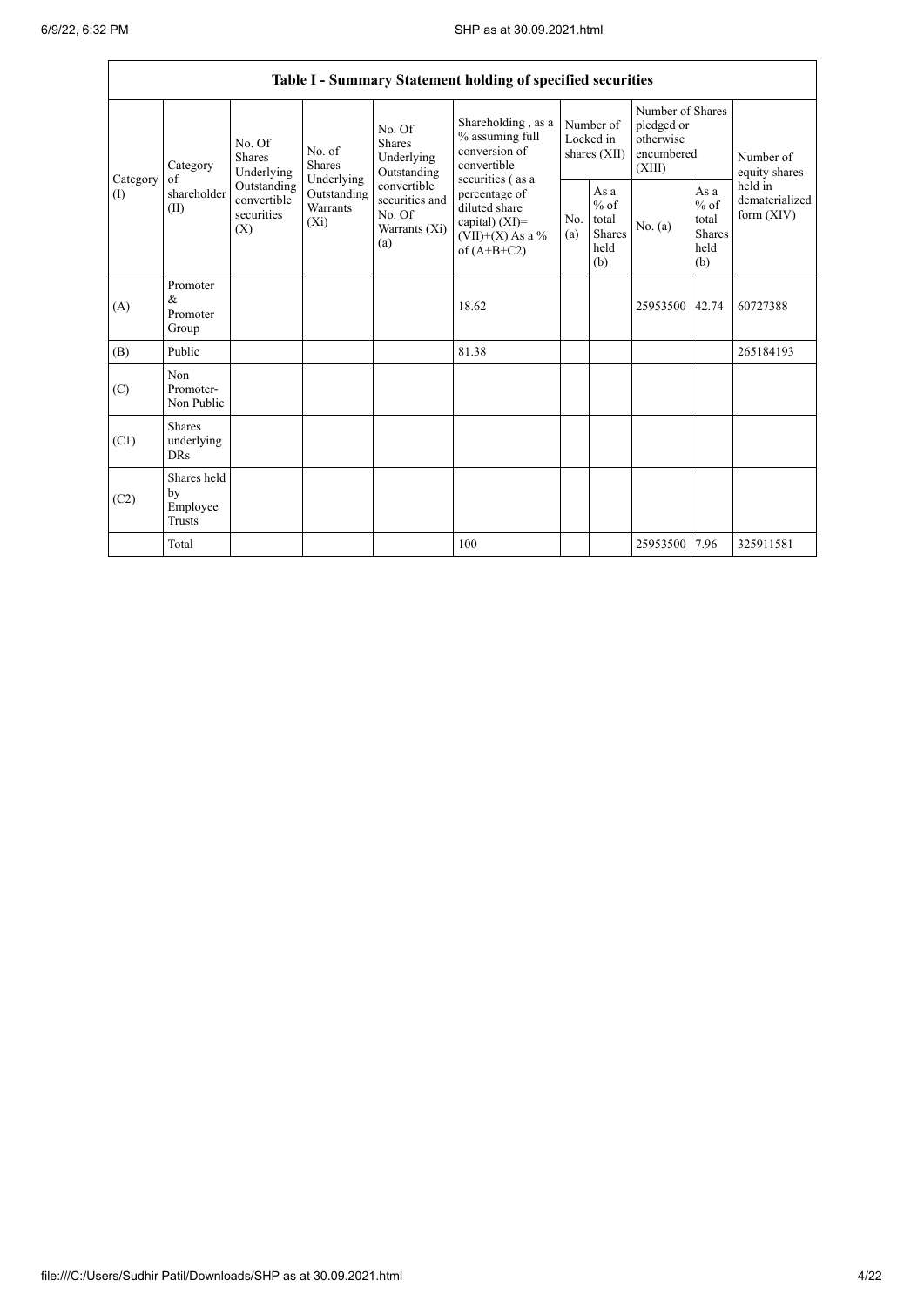|                                                                                                |                                                                                                                        |                                                                                      |                     |                                 |                                    |                          | Table II - Statement showing shareholding pattern of the Promoter and Promoter Group |                                                                  |               |           |                                 |
|------------------------------------------------------------------------------------------------|------------------------------------------------------------------------------------------------------------------------|--------------------------------------------------------------------------------------|---------------------|---------------------------------|------------------------------------|--------------------------|--------------------------------------------------------------------------------------|------------------------------------------------------------------|---------------|-----------|---------------------------------|
|                                                                                                |                                                                                                                        |                                                                                      | No. of fully        | No.<br><b>Of</b><br>Partly      | No. Of                             | Total nos.               | Shareholding<br>as a $%$ of<br>total no. of                                          | Number of Voting Rights held in each<br>class of securities (IX) |               |           |                                 |
| Sr.                                                                                            | Category &<br>Name of the<br>Shareholders                                                                              | Nos. Of<br>shareholders                                                              | paid up<br>equity   | paid-<br>up                     | shares<br>underlying<br>Depository | shares held<br>$(VII) =$ | shares<br>(calculated<br>as per                                                      | No of Voting (XIV) Rights                                        |               |           | Total<br>as a $%$               |
|                                                                                                | (I)                                                                                                                    | (III)                                                                                | shares held<br>(IV) | equity<br>shares<br>held<br>(V) | Receipts<br>(VI)                   | $(IV)+(V)+$<br>(VI)      | SCRR,<br>1957) (VIII)<br>As a % of<br>$(A+B+C2)$                                     | Class eg: X                                                      | Class<br>eg:y | Total     | of<br>Total<br>Voting<br>rights |
| A                                                                                              |                                                                                                                        | Table II - Statement showing shareholding pattern of the Promoter and Promoter Group |                     |                                 |                                    |                          |                                                                                      |                                                                  |               |           |                                 |
| (1)                                                                                            | Indian                                                                                                                 |                                                                                      |                     |                                 |                                    |                          |                                                                                      |                                                                  |               |           |                                 |
| (d)                                                                                            | Any Other<br>(specify)                                                                                                 | 5                                                                                    | 31853150            |                                 |                                    | 31853150                 | 9.77                                                                                 | 31853150                                                         |               | 31853150  | 9.77                            |
| Sub-Total<br>(A)(1)                                                                            |                                                                                                                        | 5                                                                                    | 31853150            |                                 |                                    | 31853150                 | 9.77                                                                                 | 31853150                                                         |               | 31853150  | 9.77                            |
| (2)                                                                                            | Foreign                                                                                                                |                                                                                      |                     |                                 |                                    |                          |                                                                                      |                                                                  |               |           |                                 |
| (e)                                                                                            | Any Other<br>(specify)                                                                                                 | $\mathbf{1}$                                                                         | 28874238            |                                 |                                    | 28874238                 | 8.85                                                                                 | 28874238                                                         |               | 28874238  | 8.85                            |
| Sub-Total<br>(A)(2)                                                                            |                                                                                                                        | $\mathbf{1}$                                                                         | 28874238            |                                 |                                    | 28874238                 | 8.85                                                                                 | 28874238                                                         |               | 28874238  | 8.85                            |
| Total<br>Shareholding<br>of Promoter<br>and<br>Promoter<br>Group $(A)=$<br>$(A)(1)+(A)$<br>(2) |                                                                                                                        | 6                                                                                    | 60727388            |                                 |                                    | 60727388                 | 18.62                                                                                | 60727388                                                         |               | 60727388  | 18.62                           |
| $\, {\bf B}$                                                                                   |                                                                                                                        | Table III - Statement showing shareholding pattern of the Public shareholder         |                     |                                 |                                    |                          |                                                                                      |                                                                  |               |           |                                 |
| (1)                                                                                            | Institutions                                                                                                           |                                                                                      |                     |                                 |                                    |                          |                                                                                      |                                                                  |               |           |                                 |
| (a)                                                                                            | Mutual<br>Funds                                                                                                        | $\mathbf{1}$                                                                         | 274                 |                                 |                                    | 274                      | $\boldsymbol{0}$                                                                     | 274                                                              |               | 274       | $\mathbf{0}$                    |
| (e)                                                                                            | Foreign<br>Portfolio<br>Investors                                                                                      | 15                                                                                   | 61554433            |                                 |                                    | 61554433                 | 18.88                                                                                | 61554433                                                         |               | 61554433  | 18.88                           |
| (f)                                                                                            | Financial<br>Institutions/<br><b>Banks</b>                                                                             | 10                                                                                   | 4022                |                                 |                                    | 4022                     | $\mathbf{0}$                                                                         | 4022                                                             |               | 4022      | $\boldsymbol{0}$                |
| (g)                                                                                            | Insurance<br>Companies                                                                                                 | $\mathbf{1}$                                                                         | 18750               |                                 |                                    | 18750                    | 0.01                                                                                 | 18750                                                            |               | 18750     | 0.01                            |
| Sub-Total<br>(B)(1)                                                                            |                                                                                                                        | 27                                                                                   | 61577479            |                                 |                                    | 61577479                 | 18.88                                                                                | 61577479                                                         |               | 61577479  | 18.88                           |
| (3)                                                                                            | Non-institutions                                                                                                       |                                                                                      |                     |                                 |                                    |                          |                                                                                      |                                                                  |               |           |                                 |
| (a(i))                                                                                         | Individuals -<br>i.Individual<br>shareholders<br>holding<br>nominal<br>share capital<br>up to Rs. 2<br>lakhs.          | 127163                                                                               | 76503651            |                                 |                                    | 76503651                 | 23.46                                                                                | 76503651                                                         |               | 76503651  | 23.46                           |
| (a(ii))                                                                                        | Individuals -<br>ii. Individual<br>shareholders<br>holding<br>nominal<br>share capital<br>in excess of<br>Rs. 2 lakhs. | 13                                                                                   | 5902610             |                                 |                                    | 5902610                  | 1.81                                                                                 | 5902610                                                          |               | 5902610   | 1.81                            |
| (b)                                                                                            | <b>NBFCs</b><br>registered<br>with RBI                                                                                 | $\overline{c}$                                                                       | 3514                |                                 |                                    | 3514                     | $\boldsymbol{0}$                                                                     | 3514                                                             |               | 3514      | $\mathbf{0}$                    |
| (e)                                                                                            | Any Other<br>(specify)                                                                                                 | 4525                                                                                 | 121378083           |                                 |                                    | 121378083                | 37.22                                                                                | 121378083                                                        |               | 121378083 | 37.22                           |
| Sub-Total<br>(B)(3)                                                                            |                                                                                                                        | 131703                                                                               | 203787858           |                                 |                                    | 203787858                | 62.49                                                                                | 203787858                                                        |               | 203787858 | 62.49                           |
| <b>Total Public</b><br>Shareholding<br>$(B)=(B)(1)+$                                           |                                                                                                                        | 131730                                                                               | 265365337           |                                 |                                    | 265365337                | 81.38                                                                                | 265365337                                                        |               | 265365337 | 81.38                           |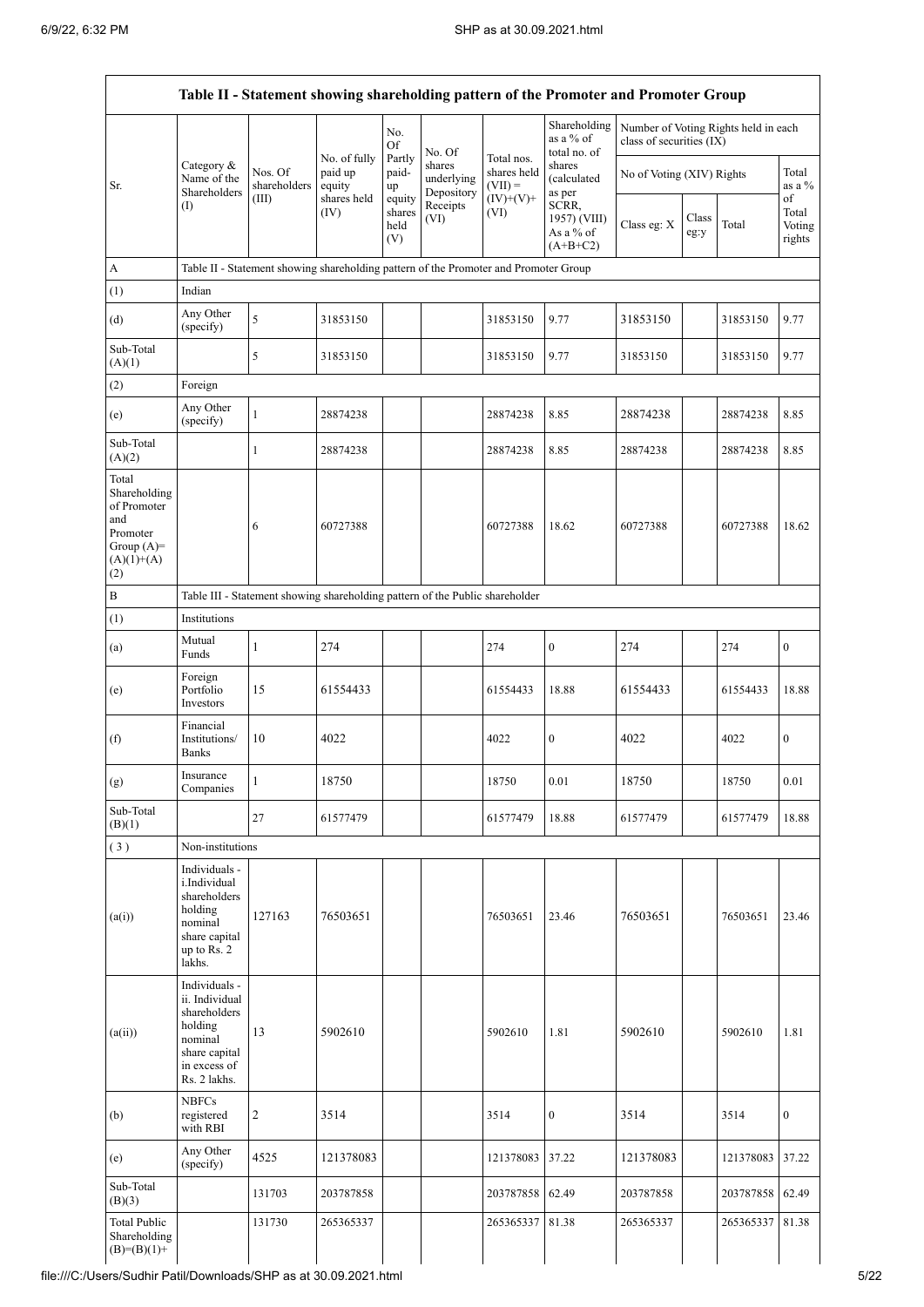## 6/9/22, 6:32 PM SHP as at 30.09.2021.html

| $(B)(2)+(B)$<br>(3)   |                                                                                               |           |  |  |           |     |           |  |                 |  |
|-----------------------|-----------------------------------------------------------------------------------------------|-----------|--|--|-----------|-----|-----------|--|-----------------|--|
|                       | Table IV - Statement showing shareholding pattern of the Non Promoter- Non Public shareholder |           |  |  |           |     |           |  |                 |  |
| Total (<br>$A+B+C2$ ) | 131736                                                                                        | 326092725 |  |  | 326092725 | 100 | 326092725 |  | 326092725   100 |  |
| Total<br>$(A+B+C)$    | 131736                                                                                        | 326092725 |  |  | 326092725 | 100 | 326092725 |  | 326092725   100 |  |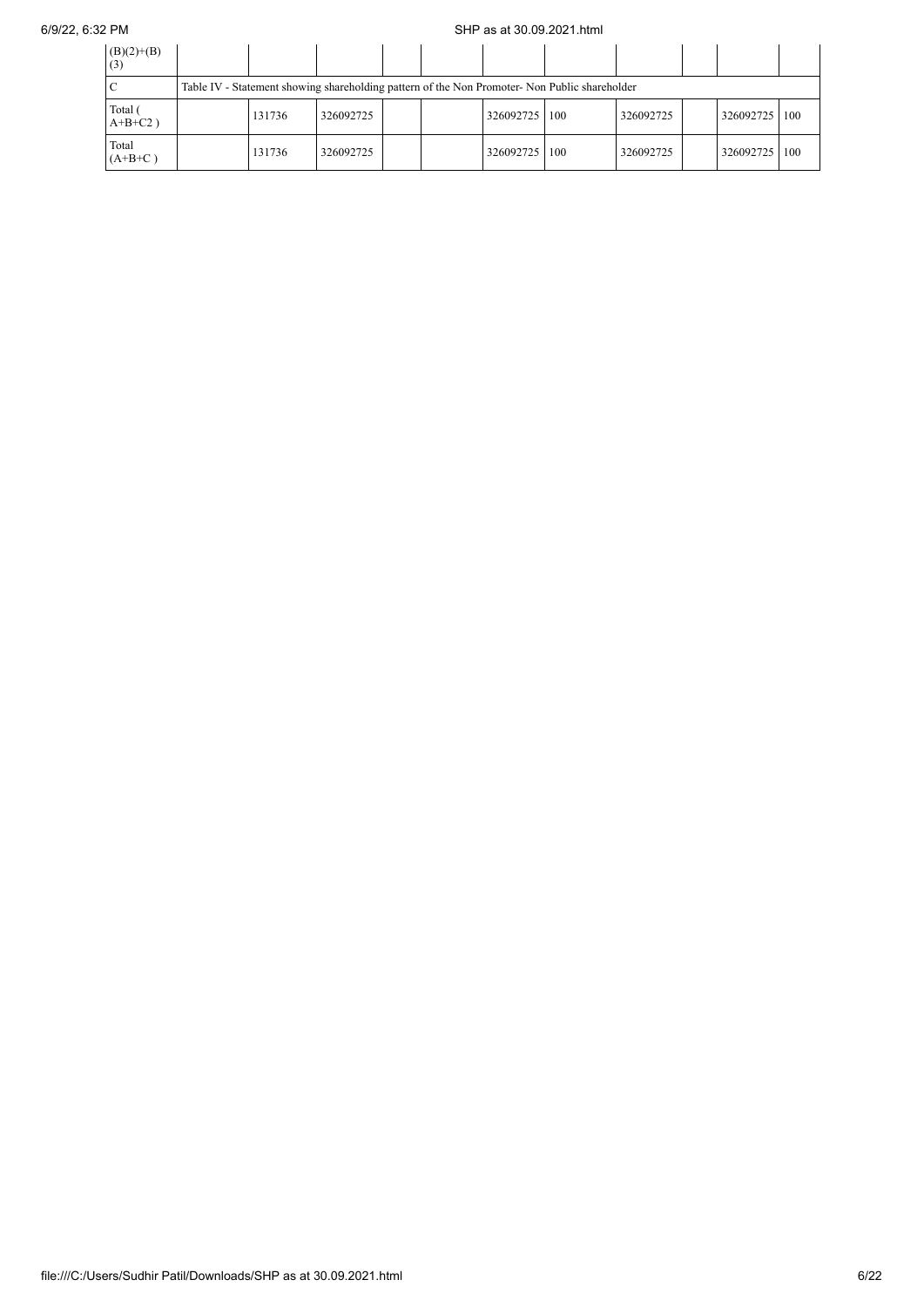.

|                                                                                         |                                                 |                                       |                                                           | Table II - Statement showing shareholding pattern of the Promoter and Promoter Group                     |  |                                                  |                                                                     |                                                         |                                           |
|-----------------------------------------------------------------------------------------|-------------------------------------------------|---------------------------------------|-----------------------------------------------------------|----------------------------------------------------------------------------------------------------------|--|--------------------------------------------------|---------------------------------------------------------------------|---------------------------------------------------------|-------------------------------------------|
|                                                                                         | No. Of<br><b>Shares</b><br>Underlying           | No. of<br><b>Shares</b><br>Underlying | No. Of Shares<br>Underlying<br>Outstanding<br>convertible | Shareholding, as a %<br>assuming full<br>conversion of<br>convertible securities (                       |  | Number of<br>Locked in<br>shares $(XII)$         | Number of Shares<br>pledged or<br>otherwise<br>encumbered<br>(XIII) |                                                         | Number of<br>equity shares                |
| Sr.                                                                                     | Outstanding<br>convertible<br>securities<br>(X) | Outstanding<br>Warrants<br>$(X_i)$    | securities and<br>No. Of<br>Warrants (Xi)<br>(a)          | as a percentage of<br>diluted share capital)<br>No.<br>$(XI) = (VII)+(X) As a %$<br>(a)<br>of $(A+B+C2)$ |  | As a<br>$%$ of<br>total<br>Shares<br>held<br>(b) | No. (a)                                                             | As a<br>$%$ of<br>total<br><b>Shares</b><br>held<br>(b) | held in<br>dematerialized<br>form $(XIV)$ |
| A                                                                                       |                                                 |                                       |                                                           | Table II - Statement showing shareholding pattern of the Promoter and Promoter Group                     |  |                                                  |                                                                     |                                                         |                                           |
| (1)                                                                                     | Indian                                          |                                       |                                                           |                                                                                                          |  |                                                  |                                                                     |                                                         |                                           |
| (d)                                                                                     |                                                 |                                       |                                                           | 9.77                                                                                                     |  |                                                  | 25953500                                                            | 81.48                                                   | 31853150                                  |
| Sub-Total (A)<br>(1)                                                                    |                                                 |                                       |                                                           | 9.77                                                                                                     |  |                                                  | 25953500 81.48                                                      |                                                         | 31853150                                  |
| (2)                                                                                     | Foreign                                         |                                       |                                                           |                                                                                                          |  |                                                  |                                                                     |                                                         |                                           |
| (e)                                                                                     |                                                 |                                       |                                                           | 8.85                                                                                                     |  |                                                  | $\boldsymbol{0}$                                                    | $\boldsymbol{0}$                                        | 28874238                                  |
| Sub-Total (A)<br>(2)                                                                    |                                                 |                                       |                                                           | 8.85                                                                                                     |  |                                                  | $\boldsymbol{0}$                                                    | $\overline{0}$                                          | 28874238                                  |
| Total<br>Shareholding<br>of Promoter<br>and Promoter<br>Group $(A)=$<br>$(A)(1)+(A)(2)$ |                                                 |                                       |                                                           | 18.62                                                                                                    |  |                                                  | 25953500 42.74                                                      |                                                         | 60727388                                  |
| $\, {\bf B}$                                                                            |                                                 |                                       |                                                           | Table III - Statement showing shareholding pattern of the Public shareholder                             |  |                                                  |                                                                     |                                                         |                                           |
| (1)                                                                                     | Institutions                                    |                                       |                                                           |                                                                                                          |  |                                                  |                                                                     |                                                         |                                           |
| (a)                                                                                     |                                                 |                                       |                                                           | $\mathbf{0}$                                                                                             |  |                                                  |                                                                     |                                                         | $\mathbf{0}$                              |
| (e)                                                                                     |                                                 |                                       |                                                           | 18.88                                                                                                    |  |                                                  |                                                                     |                                                         | 61551420                                  |
| (f)                                                                                     |                                                 |                                       |                                                           | $\boldsymbol{0}$                                                                                         |  |                                                  |                                                                     |                                                         | 4022                                      |
| (g)                                                                                     |                                                 |                                       |                                                           | 0.01                                                                                                     |  |                                                  |                                                                     |                                                         | 18750                                     |
| Sub-Total (B)<br>(1)                                                                    |                                                 |                                       |                                                           | 18.88                                                                                                    |  |                                                  |                                                                     |                                                         | 61574192                                  |
| (3)                                                                                     | Non-institutions                                |                                       |                                                           |                                                                                                          |  |                                                  |                                                                     |                                                         |                                           |
| (a(i))                                                                                  |                                                 |                                       |                                                           | 23.46                                                                                                    |  |                                                  |                                                                     |                                                         | 76420609                                  |
| (a(ii))                                                                                 |                                                 |                                       |                                                           | 1.81                                                                                                     |  |                                                  |                                                                     |                                                         | 5902610                                   |
| (b)                                                                                     |                                                 |                                       |                                                           | $\mathbf{0}$                                                                                             |  |                                                  |                                                                     |                                                         | 3514                                      |
| (e)                                                                                     |                                                 |                                       |                                                           | 37.22                                                                                                    |  |                                                  |                                                                     |                                                         | 121283268                                 |
| Sub-Total (B)<br>(3)                                                                    |                                                 |                                       |                                                           | 62.49                                                                                                    |  |                                                  |                                                                     |                                                         | 203610001                                 |
| <b>Total Public</b><br>Shareholding<br>$(B)= (B)(1) +$<br>$(B)(2)+(B)(3)$               |                                                 |                                       |                                                           | 81.38                                                                                                    |  |                                                  |                                                                     |                                                         | 265184193                                 |
| $\mathbf C$                                                                             |                                                 |                                       |                                                           | Table IV - Statement showing shareholding pattern of the Non Promoter- Non Public shareholder            |  |                                                  |                                                                     |                                                         |                                           |
| Total (<br>$A+B+C2$ )                                                                   |                                                 |                                       |                                                           | 100                                                                                                      |  |                                                  |                                                                     |                                                         | 325911581                                 |
| Total<br>$(A+B+C)$                                                                      |                                                 |                                       |                                                           | 100                                                                                                      |  |                                                  | 25953500 7.96                                                       |                                                         | 325911581                                 |

÷,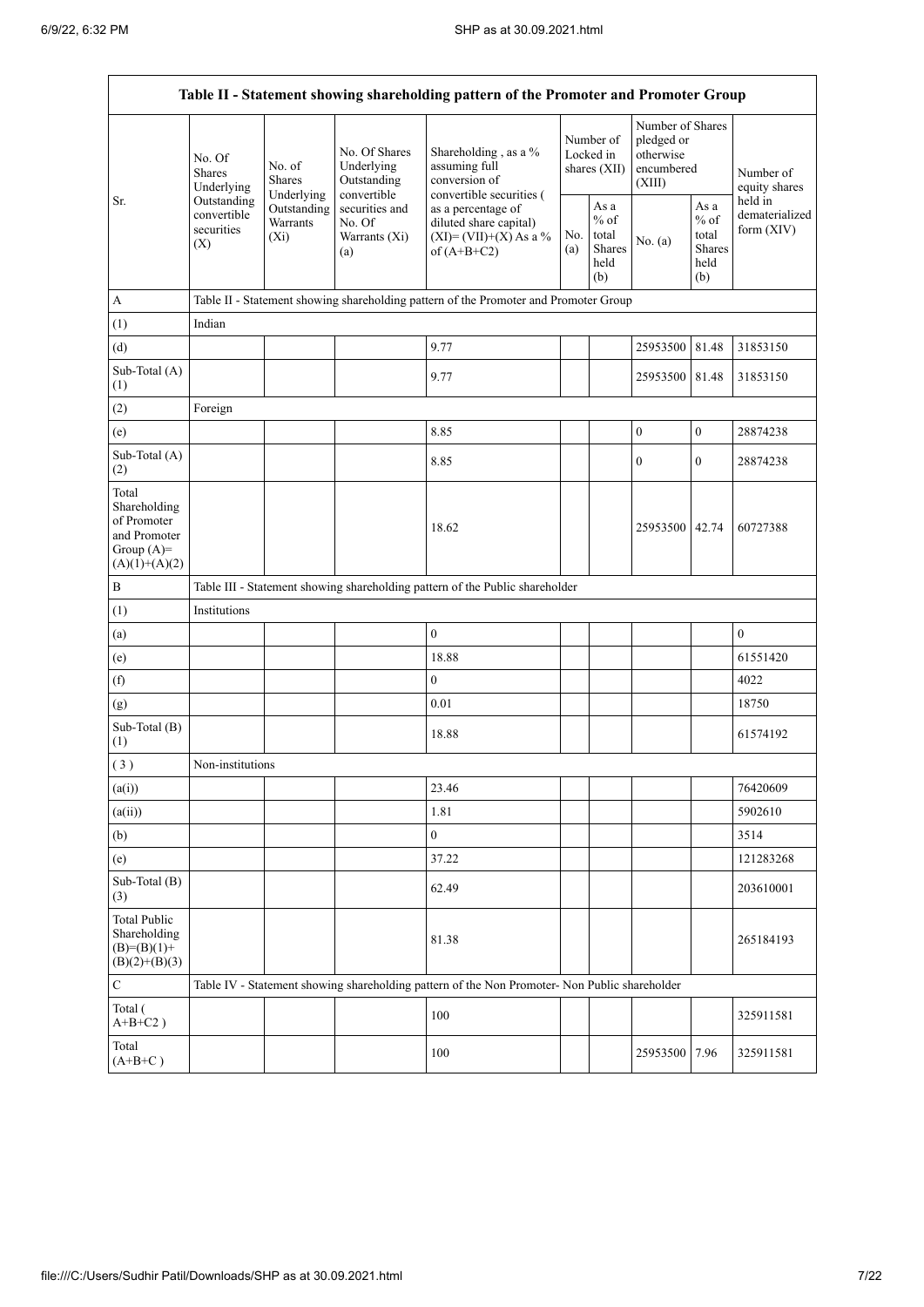| Searial No.<br>Category<br>Name of the<br>Shareholders (I)<br>PAN (II)<br>No. of the<br>Shareholders (I)<br>No. of fully paid<br>up equity shares<br>held $(IV)$                     | $\mathbf{1}$<br><b>Bodies Corporate</b><br>Jayneer Infrapower &<br>Multiventures Private<br>Limited<br>AAACJ1688G<br>$\mathbf{1}$ | $\overline{c}$<br><b>Bodies Corporate</b><br><b>Asian Satellite</b><br><b>Broadcast Private</b><br>Limited | 3<br><b>Bodies</b><br>Corporate<br>Jayneer | $\overline{4}$<br><b>Bodies</b><br>Corporate      | 5<br><b>Bodies Corporate</b>                           | 6<br><b>Bodies</b>                |
|--------------------------------------------------------------------------------------------------------------------------------------------------------------------------------------|-----------------------------------------------------------------------------------------------------------------------------------|------------------------------------------------------------------------------------------------------------|--------------------------------------------|---------------------------------------------------|--------------------------------------------------------|-----------------------------------|
|                                                                                                                                                                                      |                                                                                                                                   |                                                                                                            |                                            |                                                   |                                                        |                                   |
|                                                                                                                                                                                      |                                                                                                                                   |                                                                                                            |                                            |                                                   |                                                        | Corporate                         |
|                                                                                                                                                                                      |                                                                                                                                   |                                                                                                            | Enterprises<br>Llp                         | <b>Essel Media</b><br>Ventures Private<br>Limited | Sprit Infrapower &<br>Multiventures<br>Private Limited | Essel<br>Infraprojects<br>Limited |
|                                                                                                                                                                                      |                                                                                                                                   | AACCA0162A                                                                                                 | AAHFJ5369G                                 | AANCS6794B                                        | AALCS5905J                                             | AAACP6095M                        |
|                                                                                                                                                                                      |                                                                                                                                   | 1                                                                                                          | $\mathbf{1}$                               | $\mathbf{1}$                                      | $\mathbf{1}$                                           | $\boldsymbol{0}$                  |
|                                                                                                                                                                                      | 16900000                                                                                                                          | 14898250                                                                                                   | 40000                                      | 11036                                             | 3864                                                   | $\boldsymbol{0}$                  |
| No. Of Partly paid-<br>up equity shares<br>held(V)                                                                                                                                   |                                                                                                                                   |                                                                                                            |                                            |                                                   |                                                        |                                   |
| No. Of shares<br>underlying<br>Depository<br>Receipts (VI)                                                                                                                           |                                                                                                                                   |                                                                                                            |                                            |                                                   |                                                        |                                   |
| Total nos. shares<br>held $(VII) = (IV) +$<br>$(V)$ + $(VI)$                                                                                                                         | 16900000                                                                                                                          | 14898250                                                                                                   | 40000                                      | 11036                                             | 3864                                                   | $\boldsymbol{0}$                  |
| Shareholding as a<br>% of total no. of<br>shares (calculated<br>as per SCRR,<br>1957) (VIII) As a<br>% of $(A+B+C2)$                                                                 | 5.18                                                                                                                              | 4.57                                                                                                       | 0.01                                       | $\boldsymbol{0}$                                  | $\boldsymbol{0}$                                       | $\boldsymbol{0}$                  |
|                                                                                                                                                                                      | Number of Voting Rights held in each class of securities (IX)                                                                     |                                                                                                            |                                            |                                                   |                                                        |                                   |
| Class eg: X                                                                                                                                                                          | 16900000                                                                                                                          | 14898250                                                                                                   | 40000                                      | 11036                                             | 3864                                                   | $\boldsymbol{0}$                  |
| Class eg:y                                                                                                                                                                           |                                                                                                                                   |                                                                                                            |                                            |                                                   |                                                        |                                   |
| Total                                                                                                                                                                                | 16900000                                                                                                                          | 14898250                                                                                                   | 40000                                      | 11036                                             | 3864                                                   | $\boldsymbol{0}$                  |
| Total as a % of<br>Total Voting rights                                                                                                                                               | 5.18                                                                                                                              | 4.57                                                                                                       | 0.01                                       | $\boldsymbol{0}$                                  | $\boldsymbol{0}$                                       | $\boldsymbol{0}$                  |
| No. Of Shares<br>Underlying<br>Outstanding<br>convertible<br>securities $(X)$                                                                                                        |                                                                                                                                   |                                                                                                            |                                            |                                                   |                                                        |                                   |
| No. of Shares<br>Underlying<br>Outstanding<br>Warrants (Xi)                                                                                                                          |                                                                                                                                   |                                                                                                            |                                            |                                                   |                                                        |                                   |
| No. Of Shares<br>Underlying<br>Outstanding<br>convertible<br>securities and No.<br>Of Warrants (Xi)<br>(a)                                                                           |                                                                                                                                   |                                                                                                            |                                            |                                                   |                                                        |                                   |
| Shareholding, as a<br>% assuming full<br>conversion of<br>convertible<br>securities (as a<br>percentage of<br>diluted share<br>capital) (XI)=<br>$(VII)+(X)$ As a %<br>of $(A+B+C2)$ | 5.18                                                                                                                              | 4.57                                                                                                       | 0.01                                       | $\mathbf{0}$                                      | $\bf{0}$                                               | $\mathbf{0}$                      |
| Number of Locked in shares (XII)                                                                                                                                                     |                                                                                                                                   |                                                                                                            |                                            |                                                   |                                                        |                                   |
| No. (a)                                                                                                                                                                              |                                                                                                                                   |                                                                                                            |                                            |                                                   |                                                        |                                   |
| As a $\%$ of total<br>Shares held (b)                                                                                                                                                |                                                                                                                                   |                                                                                                            |                                            |                                                   |                                                        |                                   |
|                                                                                                                                                                                      | Number of Shares pledged or otherwise encumbered (XIII)                                                                           |                                                                                                            |                                            |                                                   |                                                        |                                   |
| No. (a)                                                                                                                                                                              | 14300000                                                                                                                          | 11653500                                                                                                   | $\boldsymbol{0}$                           | $\boldsymbol{0}$                                  | $\boldsymbol{0}$                                       | $\boldsymbol{0}$                  |
| As a % of total                                                                                                                                                                      | 84.62                                                                                                                             | 78.22                                                                                                      | $\boldsymbol{0}$                           | $\boldsymbol{0}$                                  | $\boldsymbol{0}$                                       | $\mathbf{0}$                      |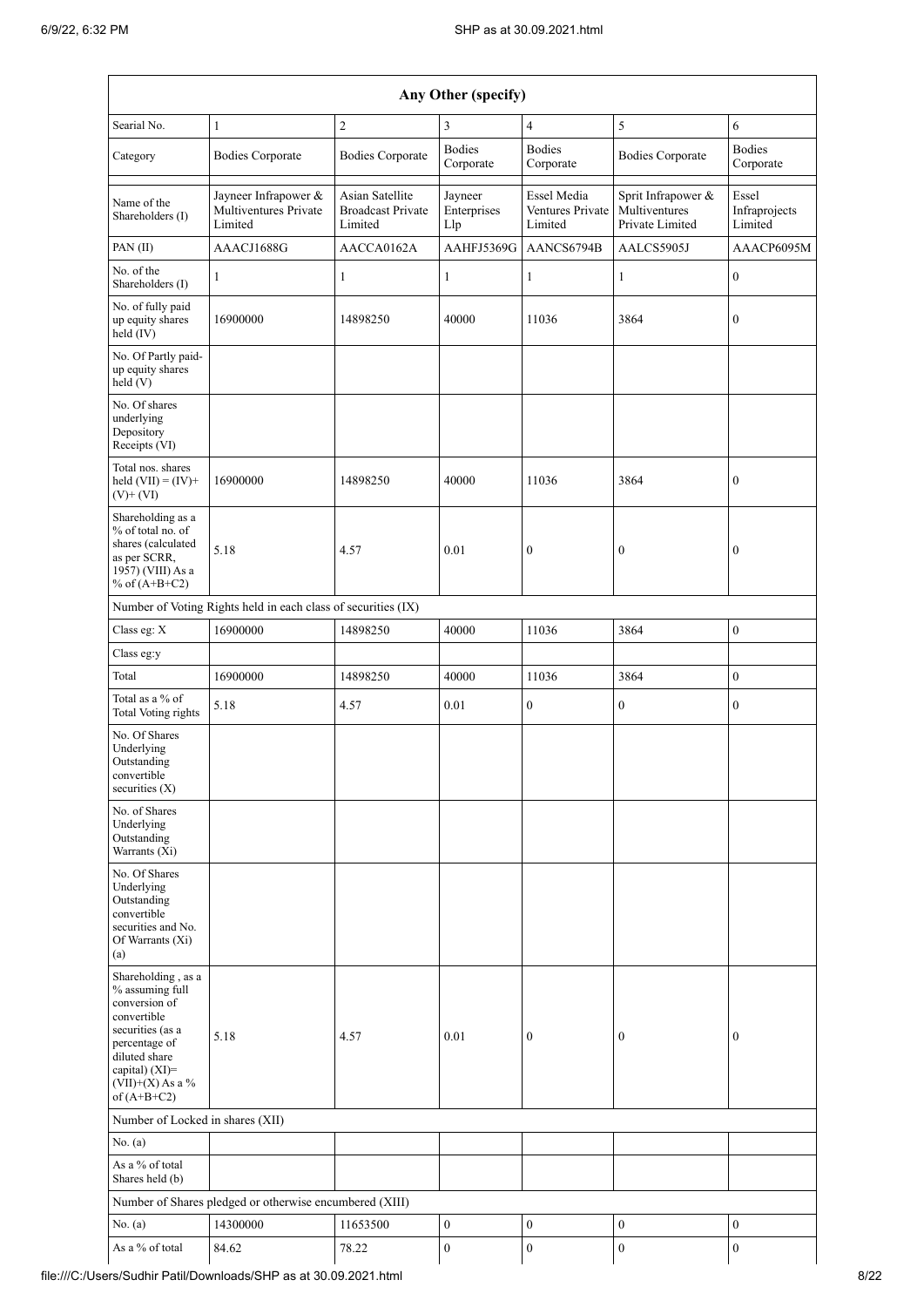## 6/9/22, 6:32 PM SHP as at 30.09.2021.html

| Shares held (b)                                                      |          |          |          |          |          |          |
|----------------------------------------------------------------------|----------|----------|----------|----------|----------|----------|
| Number of equity<br>shares held in<br>dematerialized<br>form $(XIV)$ | 16900000 | 14898250 | 40000    | 11036    | 3864     | $\theta$ |
| Reason for not providing PAN                                         |          |          |          |          |          |          |
| Reason for not<br>providing PAN                                      |          |          |          |          |          |          |
| Shareholder type                                                     | Promoter | Promoter | Promoter | Promoter | Promoter | Promoter |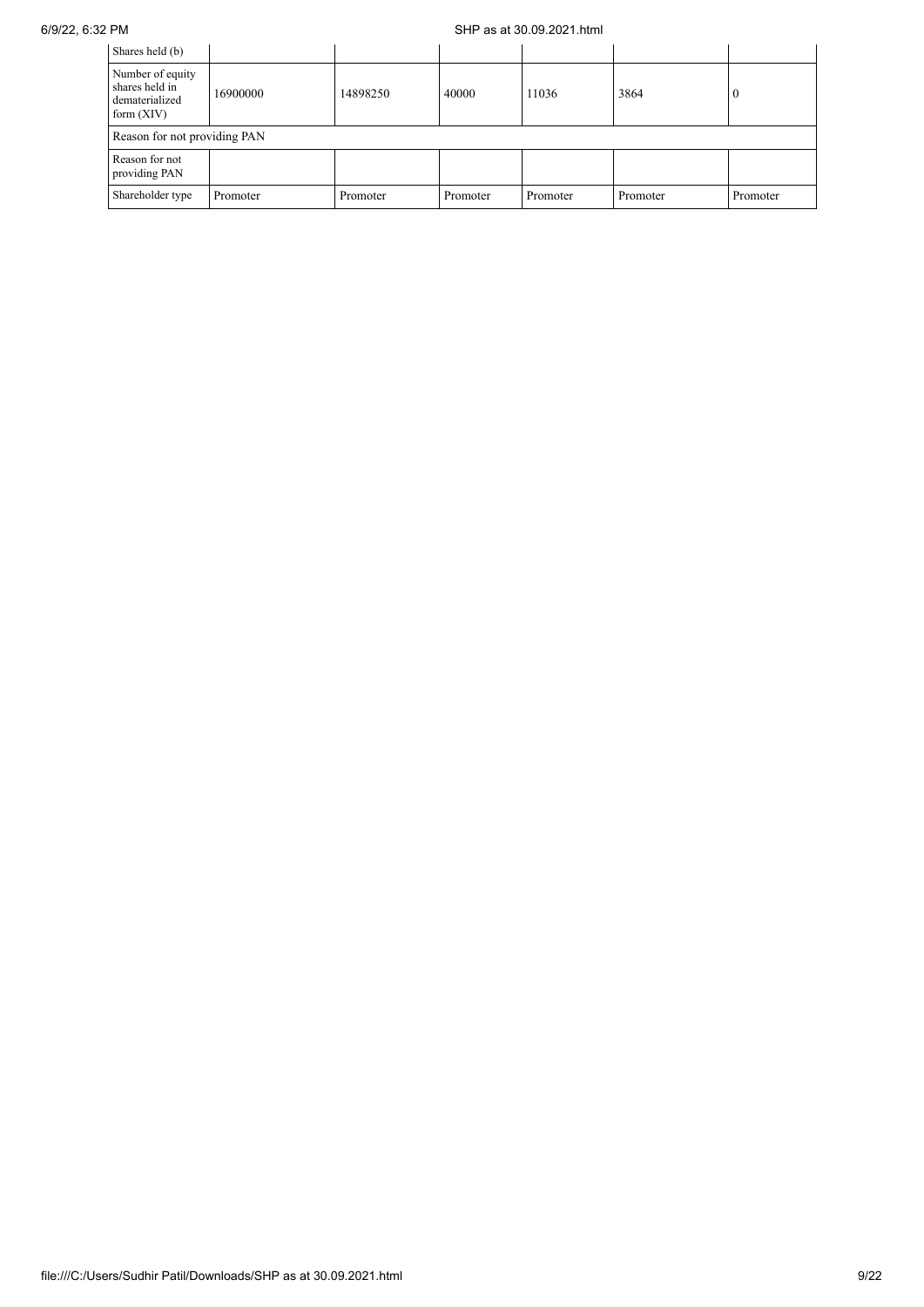|                                                                                                                                                                                      | Any Other (specify)                                           |
|--------------------------------------------------------------------------------------------------------------------------------------------------------------------------------------|---------------------------------------------------------------|
| Searial No.                                                                                                                                                                          |                                                               |
| Category                                                                                                                                                                             | Click here to go back                                         |
| Name of the<br>Shareholders (I)                                                                                                                                                      |                                                               |
| PAN(II)                                                                                                                                                                              | Total                                                         |
| No. of the<br>Shareholders (I)                                                                                                                                                       | 5                                                             |
| No. of fully paid<br>up equity shares<br>held (IV)                                                                                                                                   | 31853150                                                      |
| No. Of Partly paid-<br>up equity shares<br>held(V)                                                                                                                                   |                                                               |
| No. Of shares<br>underlying<br>Depository<br>Receipts (VI)                                                                                                                           |                                                               |
| Total nos. shares<br>held $(VII) = (IV) +$<br>$(V)$ + $(VI)$                                                                                                                         | 31853150                                                      |
| Shareholding as a<br>% of total no. of<br>shares (calculated<br>as per SCRR,<br>1957) (VIII) As a<br>% of $(A+B+C2)$                                                                 | 9.77                                                          |
|                                                                                                                                                                                      | Number of Voting Rights held in each class of securities (IX) |
| Class eg: X                                                                                                                                                                          | 31853150                                                      |
| Class eg:y                                                                                                                                                                           |                                                               |
| Total                                                                                                                                                                                | 31853150                                                      |
| Total as a % of<br>Total Voting rights                                                                                                                                               | 9.77                                                          |
| No. Of Shares<br>Underlying<br>Outstanding<br>convertible<br>securities (X)                                                                                                          |                                                               |
| No. of Shares<br>Underlying<br>Outstanding<br>Warrants (Xi)                                                                                                                          |                                                               |
| No. Of Shares<br>Underlying<br>Outstanding<br>convertible<br>securities and No.<br>Of Warrants (Xi)<br>(a)                                                                           |                                                               |
| Shareholding, as a<br>% assuming full<br>conversion of<br>convertible<br>securities (as a<br>percentage of<br>diluted share<br>capital) (XI)=<br>$(VII)+(X)$ As a %<br>of $(A+B+C2)$ | 9.77                                                          |
| Number of Locked in shares (XII)                                                                                                                                                     |                                                               |
| No. (a)                                                                                                                                                                              |                                                               |
| As a % of total<br>Shares held (b)                                                                                                                                                   |                                                               |
|                                                                                                                                                                                      | Number of Shares pledged or otherwise encumbered (XIII)       |
| No. (a)                                                                                                                                                                              | 25953500                                                      |
| As a % of total<br>Shares held (b)                                                                                                                                                   | 81.48                                                         |
| Number of equity                                                                                                                                                                     | 31853150                                                      |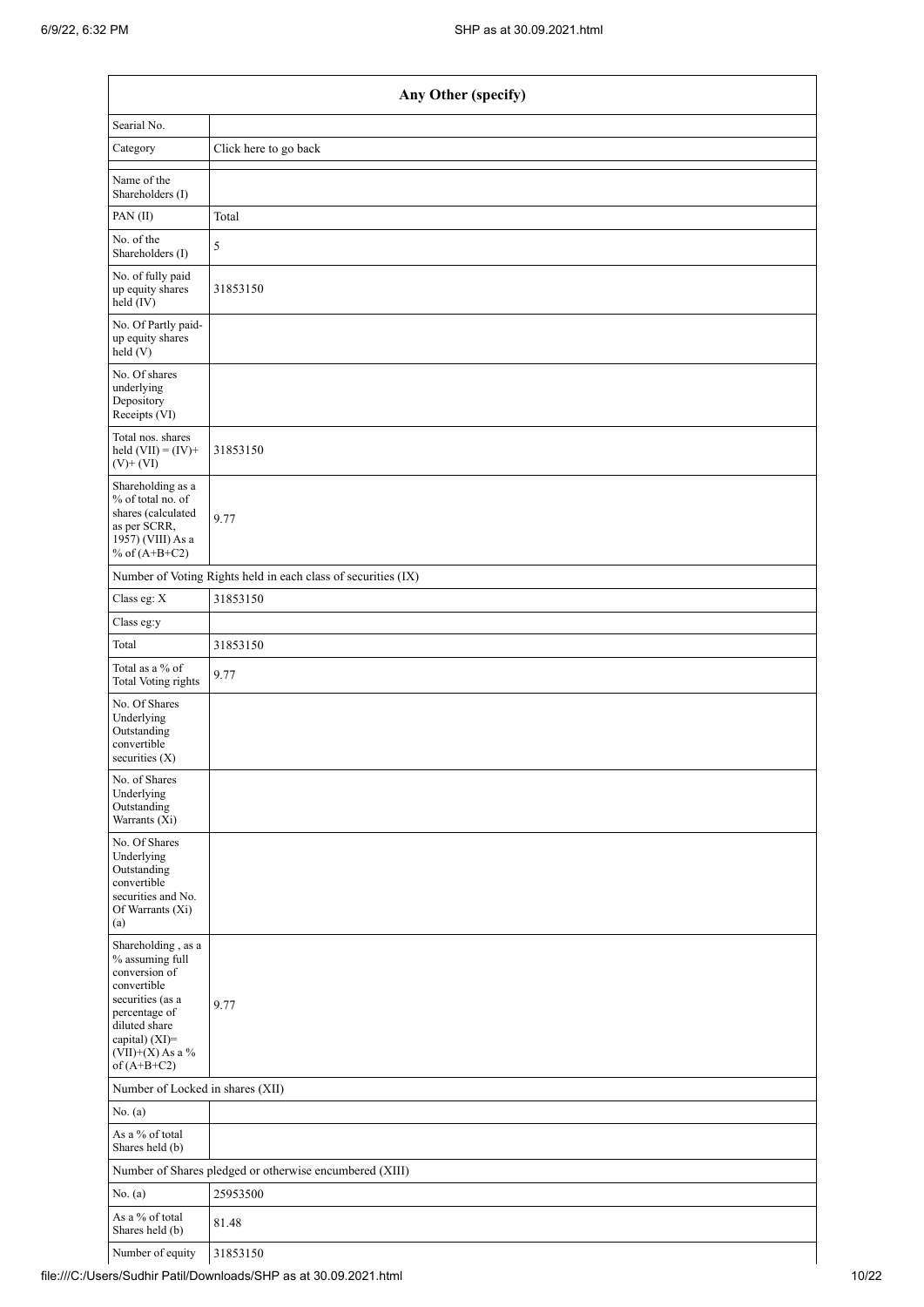| shares held in<br>dematerialized<br>form $(XIV)$ |  |  |  |  |
|--------------------------------------------------|--|--|--|--|
| Reason for not providing PAN                     |  |  |  |  |
| Reason for not<br>providing PAN                  |  |  |  |  |
| Shareholder type                                 |  |  |  |  |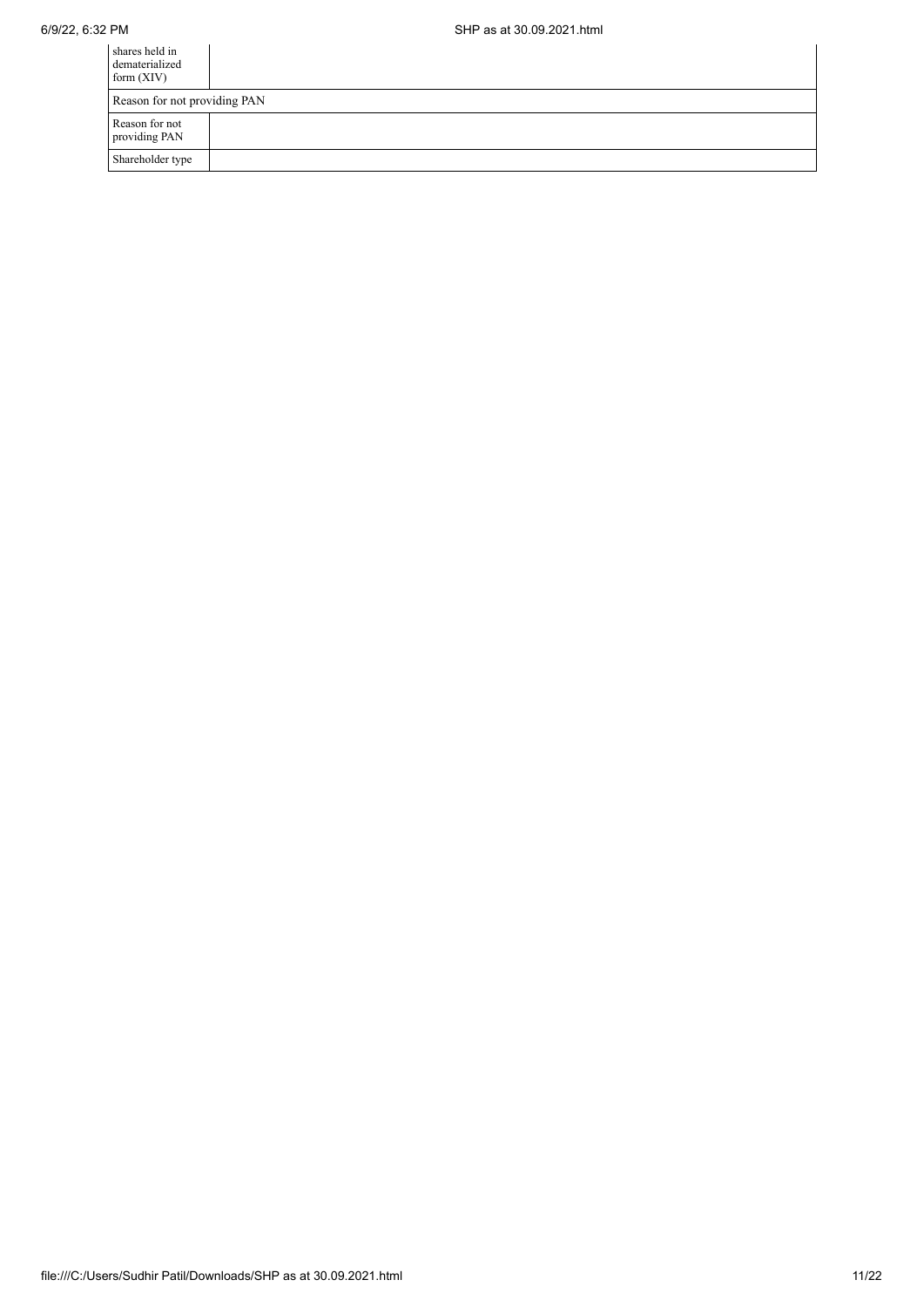| Any Other (specify)                                                                                                                                                                  |                                                               |                       |  |  |  |  |  |  |
|--------------------------------------------------------------------------------------------------------------------------------------------------------------------------------------|---------------------------------------------------------------|-----------------------|--|--|--|--|--|--|
| Searial No.                                                                                                                                                                          | $\mathbf{1}$                                                  |                       |  |  |  |  |  |  |
| Category                                                                                                                                                                             | <b>Bodies Corporate</b>                                       |                       |  |  |  |  |  |  |
| Name of the<br>Shareholders (I)                                                                                                                                                      | Essel Holdings Ltd                                            | Click here to go back |  |  |  |  |  |  |
| PAN(II)                                                                                                                                                                              | AACCE3104C                                                    | Total                 |  |  |  |  |  |  |
| No. of the<br>Shareholders (I)                                                                                                                                                       | $\mathbf{1}$                                                  | $\mathbf{1}$          |  |  |  |  |  |  |
| No. of fully paid<br>up equity shares<br>held (IV)                                                                                                                                   | 28874238                                                      | 28874238              |  |  |  |  |  |  |
| No. Of Partly paid-<br>up equity shares<br>held (V)                                                                                                                                  |                                                               |                       |  |  |  |  |  |  |
| No. Of shares<br>underlying<br>Depository<br>Receipts (VI)                                                                                                                           |                                                               |                       |  |  |  |  |  |  |
| Total nos. shares<br>held $(VII) = (IV) +$<br>$(V)$ + $(VI)$                                                                                                                         | 28874238                                                      | 28874238              |  |  |  |  |  |  |
| Shareholding as a<br>% of total no. of<br>shares (calculated<br>as per SCRR,<br>1957) (VIII) As a<br>% of $(A+B+C2)$                                                                 | 8.85                                                          | 8.85                  |  |  |  |  |  |  |
|                                                                                                                                                                                      | Number of Voting Rights held in each class of securities (IX) |                       |  |  |  |  |  |  |
| Class eg: X                                                                                                                                                                          | 28874238                                                      | 28874238              |  |  |  |  |  |  |
| Class eg:y                                                                                                                                                                           |                                                               |                       |  |  |  |  |  |  |
| Total                                                                                                                                                                                | 28874238                                                      | 28874238              |  |  |  |  |  |  |
| Total as a % of<br><b>Total Voting rights</b>                                                                                                                                        | 8.85                                                          | 8.85                  |  |  |  |  |  |  |
| No. Of Shares<br>Underlying<br>Outstanding<br>convertible<br>securities (X)                                                                                                          |                                                               |                       |  |  |  |  |  |  |
| No. of Shares<br>Underlying<br>Outstanding<br>Warrants (Xi)                                                                                                                          |                                                               |                       |  |  |  |  |  |  |
| No. Of Shares<br>Underlying<br>Outstanding<br>convertible<br>securities and No.<br>Of Warrants (Xi)<br>(a)                                                                           |                                                               |                       |  |  |  |  |  |  |
| Shareholding, as a<br>% assuming full<br>conversion of<br>convertible<br>securities (as a<br>percentage of<br>diluted share<br>capital) (XI)=<br>$(VII)+(X)$ As a %<br>of $(A+B+C2)$ | 8.85                                                          | 8.85                  |  |  |  |  |  |  |
| Number of Locked in shares (XII)                                                                                                                                                     |                                                               |                       |  |  |  |  |  |  |
| No. (a)                                                                                                                                                                              |                                                               |                       |  |  |  |  |  |  |
| As a % of total<br>Shares held (b)                                                                                                                                                   |                                                               | $\boldsymbol{0}$      |  |  |  |  |  |  |
|                                                                                                                                                                                      | Number of Shares pledged or otherwise encumbered (XIII)       |                       |  |  |  |  |  |  |
| No. (a)                                                                                                                                                                              | $\boldsymbol{0}$                                              | $\boldsymbol{0}$      |  |  |  |  |  |  |
| As a % of total<br>Shares held (b)                                                                                                                                                   | $\mathbf{0}$                                                  | $\boldsymbol{0}$      |  |  |  |  |  |  |
| Number of equity                                                                                                                                                                     | 28874238                                                      | 28874238              |  |  |  |  |  |  |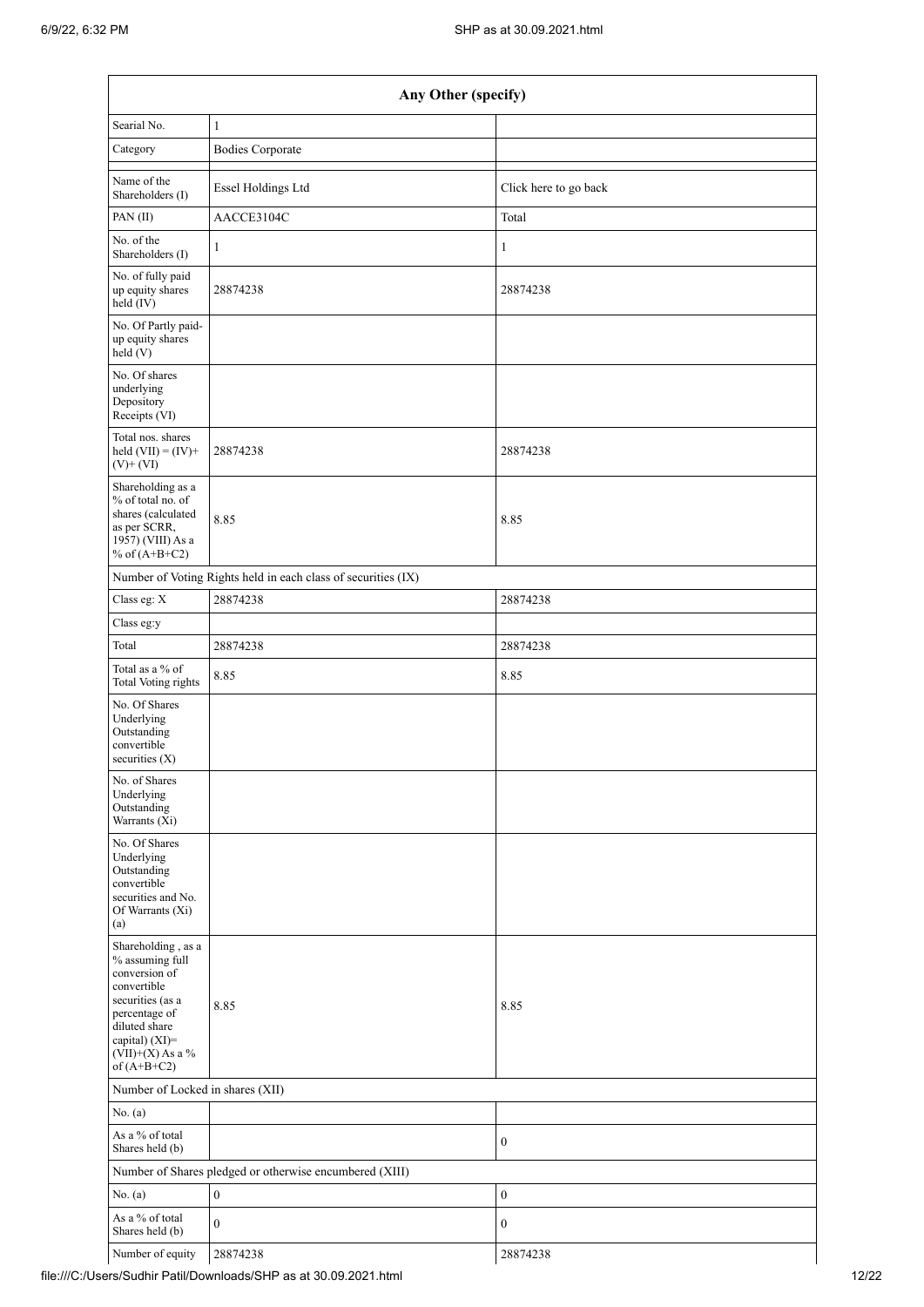| shares held in<br>dematerialized<br>form $(XIV)$ |          |  |  |  |  |  |
|--------------------------------------------------|----------|--|--|--|--|--|
| Reason for not providing PAN                     |          |  |  |  |  |  |
| Reason for not<br>providing PAN                  |          |  |  |  |  |  |
| Shareholder type                                 | Promoter |  |  |  |  |  |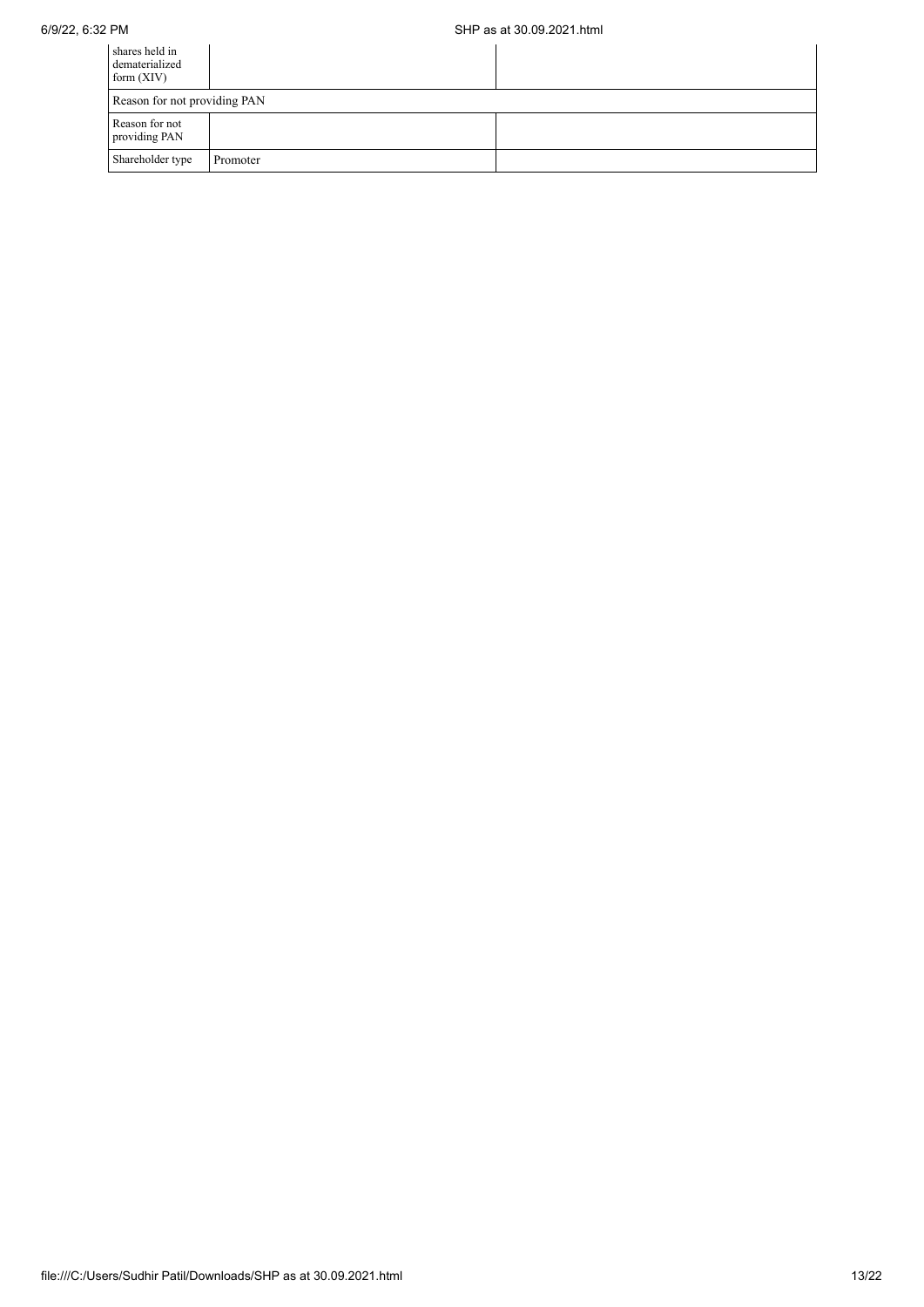| <b>Foreign Portfolio Investors</b>                                                                                                                                                 |                                      |                      |                                                  |                                                           |                          |                                      |  |  |
|------------------------------------------------------------------------------------------------------------------------------------------------------------------------------------|--------------------------------------|----------------------|--------------------------------------------------|-----------------------------------------------------------|--------------------------|--------------------------------------|--|--|
| Searial No.                                                                                                                                                                        | $\mathbf{1}$                         | $\overline{c}$       | 3                                                | $\overline{4}$                                            | 5                        | 6                                    |  |  |
| Name of the<br>Shareholders (I)                                                                                                                                                    | Moon Capital<br>Trading Pte.<br>Ltd. | Polus Global<br>Fund | Morgan Stanley<br>Asia (Singapore)<br>Pte. - Odi | Copthall Mauritius<br>Investment Limited - Odi<br>Account | Universal<br>Golden Fund | Ubs Principal<br>Capital Asia<br>Ltd |  |  |
| PAN(II)                                                                                                                                                                            | AALCM3031F                           | AAHCP1682K           | AAECM3575F                                       | AAACC4303M                                                | AABCU7332H               | AABCU7548R                           |  |  |
| No. of fully paid<br>up equity shares<br>held (IV)                                                                                                                                 | 20955327                             | 13600000             | 8286056                                          | 7605371                                                   | 6400000                  | 4634088                              |  |  |
| No. Of Partly paid-<br>up equity shares<br>held(V)                                                                                                                                 |                                      |                      |                                                  |                                                           |                          |                                      |  |  |
| No. Of shares<br>underlying<br>Depository<br>Receipts (VI)                                                                                                                         |                                      |                      |                                                  |                                                           |                          |                                      |  |  |
| Total nos. shares<br>held $(VII) = (IV) +$<br>$(V)$ + $(VI)$                                                                                                                       | 20955327                             | 13600000             | 8286056                                          | 7605371                                                   | 6400000                  | 4634088                              |  |  |
| Shareholding as a<br>% of total no. of<br>shares (calculated<br>as per SCRR,<br>1957) (VIII) As a<br>% of $(A+B+C2)$                                                               | 6.43                                 | 4.17                 | 2.54                                             | 2.33                                                      | 1.96                     | 1.42                                 |  |  |
| Number of Voting Rights held in each class of securities (IX)                                                                                                                      |                                      |                      |                                                  |                                                           |                          |                                      |  |  |
| Class eg: X                                                                                                                                                                        | 20955327                             | 13600000             | 8286056                                          | 7605371                                                   | 6400000                  | 4634088                              |  |  |
| Class eg:y                                                                                                                                                                         |                                      |                      |                                                  |                                                           |                          |                                      |  |  |
| Total                                                                                                                                                                              | 20955327                             | 13600000             | 8286056                                          | 7605371                                                   | 6400000                  | 4634088                              |  |  |
| Total as a % of<br><b>Total Voting rights</b>                                                                                                                                      | 6.43                                 | 4.17                 | 2.54                                             | 2.33                                                      | 1.96                     | 1.42                                 |  |  |
| No. Of Shares<br>Underlying<br>Outstanding<br>convertible<br>securities (X)                                                                                                        |                                      |                      |                                                  |                                                           |                          |                                      |  |  |
| No. of Shares<br>Underlying<br>Outstanding<br>Warrants (Xi)                                                                                                                        |                                      |                      |                                                  |                                                           |                          |                                      |  |  |
| No. Of Shares<br>Underlying<br>Outstanding<br>convertible<br>securities and No.<br>Of Warrants (Xi)<br>(a)                                                                         |                                      |                      |                                                  |                                                           |                          |                                      |  |  |
| Shareholding, as a<br>% assuming full<br>conversion of<br>convertible<br>securities (as a<br>percentage of<br>diluted share<br>capital) (XI)=<br>(VII)+(X) As a %<br>of $(A+B+C2)$ | 6.43                                 | 4.17                 | 2.54                                             | 2.33                                                      | 1.96                     | 1.42                                 |  |  |
| Number of Locked in shares (XII)                                                                                                                                                   |                                      |                      |                                                  |                                                           |                          |                                      |  |  |
| No. (a)                                                                                                                                                                            |                                      |                      |                                                  |                                                           |                          |                                      |  |  |
| As a % of total<br>Shares held (b)                                                                                                                                                 |                                      |                      |                                                  |                                                           |                          |                                      |  |  |
| Number of equity<br>shares held in<br>dematerialized<br>form $(XIV)$                                                                                                               | 20955327                             | 13600000             | 8286056                                          | 7605371                                                   | 6400000                  | 4634088                              |  |  |
| Reason for not providing PAN                                                                                                                                                       |                                      |                      |                                                  |                                                           |                          |                                      |  |  |
| Reason for not<br>providing PAN                                                                                                                                                    |                                      |                      |                                                  |                                                           |                          |                                      |  |  |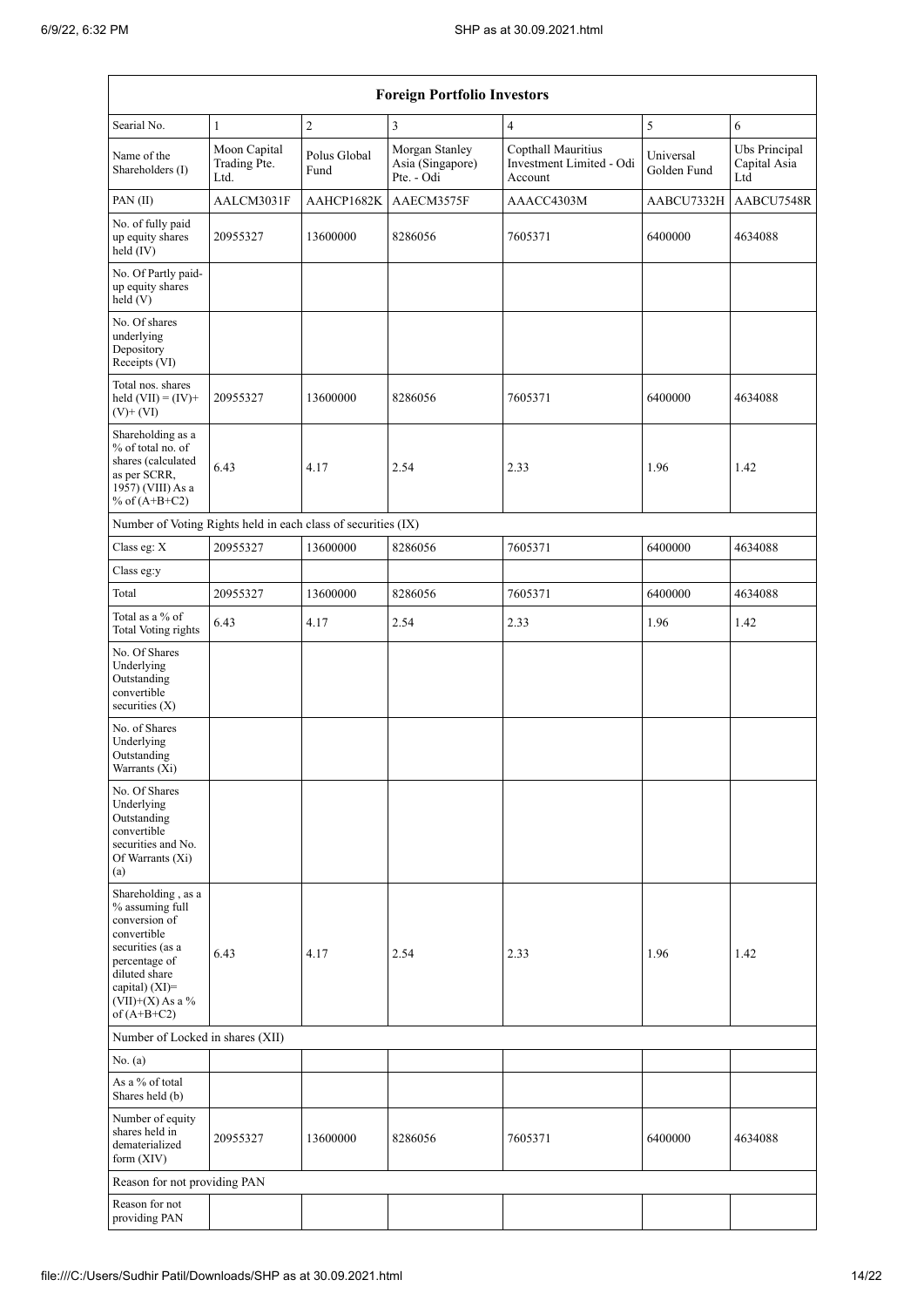| <b>Foreign Portfolio Investors</b>                                                                                                                                                      |                                                               |  |  |  |  |  |  |
|-----------------------------------------------------------------------------------------------------------------------------------------------------------------------------------------|---------------------------------------------------------------|--|--|--|--|--|--|
| Searial No.                                                                                                                                                                             |                                                               |  |  |  |  |  |  |
| Name of the<br>Shareholders (I)                                                                                                                                                         | Click here to go back                                         |  |  |  |  |  |  |
| PAN (II)                                                                                                                                                                                | Total                                                         |  |  |  |  |  |  |
| No. of fully paid<br>up equity shares<br>held (IV)                                                                                                                                      | 61480842                                                      |  |  |  |  |  |  |
| No. Of Partly paid-<br>up equity shares<br>held(V)                                                                                                                                      |                                                               |  |  |  |  |  |  |
| No. Of shares<br>underlying<br>Depository<br>Receipts (VI)                                                                                                                              |                                                               |  |  |  |  |  |  |
| Total nos. shares<br>held $(VII) = (IV) +$<br>$(V)$ + $(VI)$                                                                                                                            | 61480842                                                      |  |  |  |  |  |  |
| Shareholding as a<br>% of total no. of<br>shares (calculated<br>as per SCRR,<br>1957) (VIII) As a<br>% of $(A+B+C2)$                                                                    | 18.85                                                         |  |  |  |  |  |  |
|                                                                                                                                                                                         | Number of Voting Rights held in each class of securities (IX) |  |  |  |  |  |  |
| Class eg: X                                                                                                                                                                             | 61480842                                                      |  |  |  |  |  |  |
| Class eg:y                                                                                                                                                                              |                                                               |  |  |  |  |  |  |
| Total                                                                                                                                                                                   | 61480842                                                      |  |  |  |  |  |  |
| Total as a % of<br>Total Voting rights                                                                                                                                                  | 18.85                                                         |  |  |  |  |  |  |
| No. Of Shares<br>Underlying<br>Outstanding<br>convertible<br>securities (X)                                                                                                             |                                                               |  |  |  |  |  |  |
| No. of Shares<br>Underlying<br>Outstanding<br>Warrants (Xi)                                                                                                                             |                                                               |  |  |  |  |  |  |
| No. Of Shares<br>Underlying<br>Outstanding<br>convertible<br>securities and No.<br>Of Warrants (Xi)<br>(a)                                                                              |                                                               |  |  |  |  |  |  |
| Shareholding, as a<br>$\%$ assuming full<br>conversion of<br>convertible<br>securities (as a<br>percentage of<br>diluted share<br>capital) (XI)=<br>$(VII)+(X)$ As a %<br>of $(A+B+C2)$ | 18.85                                                         |  |  |  |  |  |  |
| Number of Locked in shares (XII)                                                                                                                                                        |                                                               |  |  |  |  |  |  |
| No. (a)                                                                                                                                                                                 |                                                               |  |  |  |  |  |  |
| As a % of total<br>Shares held (b)                                                                                                                                                      |                                                               |  |  |  |  |  |  |
| Number of equity<br>shares held in<br>dematerialized<br>form (XIV)                                                                                                                      | 61480842                                                      |  |  |  |  |  |  |
| Reason for not providing PAN                                                                                                                                                            |                                                               |  |  |  |  |  |  |
| Reason for not<br>providing PAN                                                                                                                                                         |                                                               |  |  |  |  |  |  |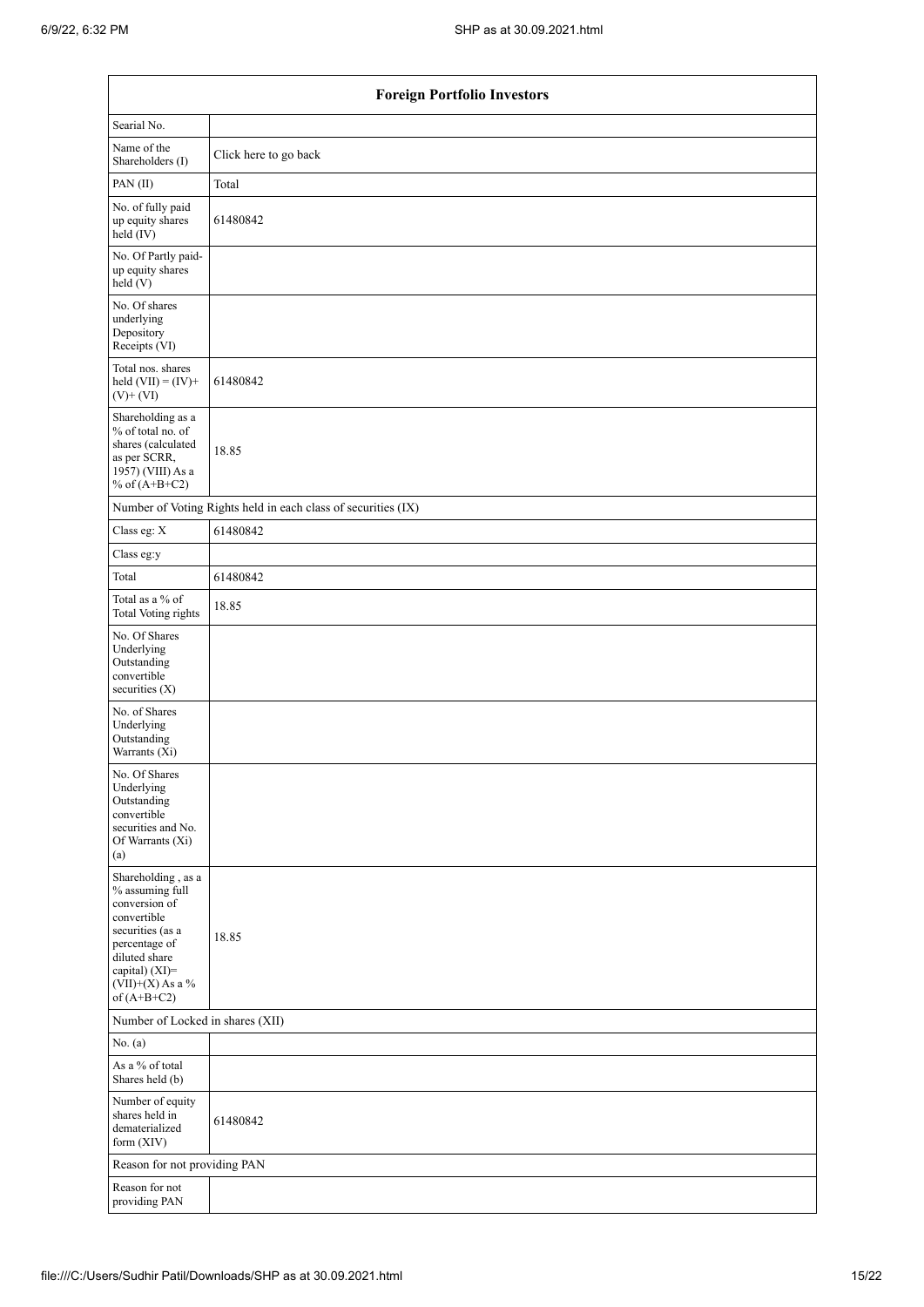|                                                                                                                                                                                                       | Any Other (specify) |                      |            |                              |            |                                     |                     |  |  |
|-------------------------------------------------------------------------------------------------------------------------------------------------------------------------------------------------------|---------------------|----------------------|------------|------------------------------|------------|-------------------------------------|---------------------|--|--|
| Searial No.                                                                                                                                                                                           | $\mathbf{1}$        | $\overline{2}$       | 3          | $\overline{4}$               | 5          | 6                                   | $\tau$              |  |  |
| Category                                                                                                                                                                                              | Trusts              | Foreign<br>Nationals | <b>HUF</b> | Non-Resident Indian<br>(NRI) | <b>LLP</b> | Overseas Corporate<br><b>Bodies</b> | Clearing<br>Members |  |  |
| Category / More<br>than 1 percentage                                                                                                                                                                  | Category            | Category             | Category   | Category                     | Category   | Category                            | Category            |  |  |
| Name of the<br>Shareholders (I)                                                                                                                                                                       |                     |                      |            |                              |            |                                     |                     |  |  |
| PAN (II)                                                                                                                                                                                              |                     |                      |            |                              |            |                                     |                     |  |  |
| No. of the<br>Shareholders (I)                                                                                                                                                                        | $\overline{4}$      | 3                    | 1813       | 1930                         | 25         | $\overline{c}$                      | 109                 |  |  |
| No. of fully paid<br>up equity shares<br>$\text{held}(\text{IV})$                                                                                                                                     | 45110               | 5941                 | 3675692    | 4733753                      | 373408     | 123                                 | 1508771             |  |  |
| No. Of Partly paid-<br>up equity shares<br>held(V)                                                                                                                                                    |                     |                      |            |                              |            |                                     |                     |  |  |
| No. Of shares<br>underlying<br>Depository<br>Receipts (VI)                                                                                                                                            |                     |                      |            |                              |            |                                     |                     |  |  |
| Total nos. shares<br>held $(VII) = (IV) +$<br>$(V)+(VI)$                                                                                                                                              | 45110               | 5941                 | 3675692    | 4733753                      | 373408     | 123                                 | 1508771             |  |  |
| Shareholding as a<br>% of total no. of<br>shares (calculated<br>as per SCRR,<br>1957) (VIII) As a<br>% of $(A+B+C2)$                                                                                  | 0.01                | $\boldsymbol{0}$     | 1.13       | 1.45                         | 0.11       | $\boldsymbol{0}$                    | 0.46                |  |  |
| Number of Voting Rights held in each class of securities (IX)                                                                                                                                         |                     |                      |            |                              |            |                                     |                     |  |  |
| Class eg: X                                                                                                                                                                                           | 45110               | 5941                 | 3675692    | 4733753                      | 373408     | 123                                 | 1508771             |  |  |
| Class eg:y                                                                                                                                                                                            |                     |                      |            |                              |            |                                     |                     |  |  |
| Total                                                                                                                                                                                                 | 45110               | 5941                 | 3675692    | 4733753                      | 373408     | 123                                 | 1508771             |  |  |
| Total as a % of<br>Total Voting rights                                                                                                                                                                | 0.01                | $\boldsymbol{0}$     | 1.13       | 1.45                         | 0.11       | $\boldsymbol{0}$                    | 0.46                |  |  |
| No. Of Shares<br>Underlying<br>Outstanding<br>convertible<br>securities (X)                                                                                                                           |                     |                      |            |                              |            |                                     |                     |  |  |
| No. of Shares<br>Underlying<br>Outstanding<br>Warrants (Xi)                                                                                                                                           |                     |                      |            |                              |            |                                     |                     |  |  |
| No. Of Shares<br>Underlying<br>Outstanding<br>convertible<br>securities and No.<br>Of Warrants (Xi)<br>(a)                                                                                            |                     |                      |            |                              |            |                                     |                     |  |  |
| Shareholding, as a<br>% assuming full<br>conversion of<br>convertible<br>securities (as a<br>percentage of<br>diluted share<br>capital) (XI)=<br>$({\rm VII}){+}({\rm X})$ As a $\%$<br>of $(A+B+C2)$ | 0.01                | $\boldsymbol{0}$     | 1.13       | 1.45                         | 0.11       | $\boldsymbol{0}$                    | 0.46                |  |  |
| Number of Locked in shares (XII)                                                                                                                                                                      |                     |                      |            |                              |            |                                     |                     |  |  |
| No. (a)<br>As a % of total                                                                                                                                                                            |                     |                      |            |                              |            |                                     |                     |  |  |
| Shares held (b)                                                                                                                                                                                       |                     |                      |            |                              |            |                                     |                     |  |  |
| Number of equity<br>shares held in<br>dematerialized<br>form $(XIV)$                                                                                                                                  | 45110               | 5667                 | 3675663    | 4639515                      | 373408     | 123                                 | 1508771             |  |  |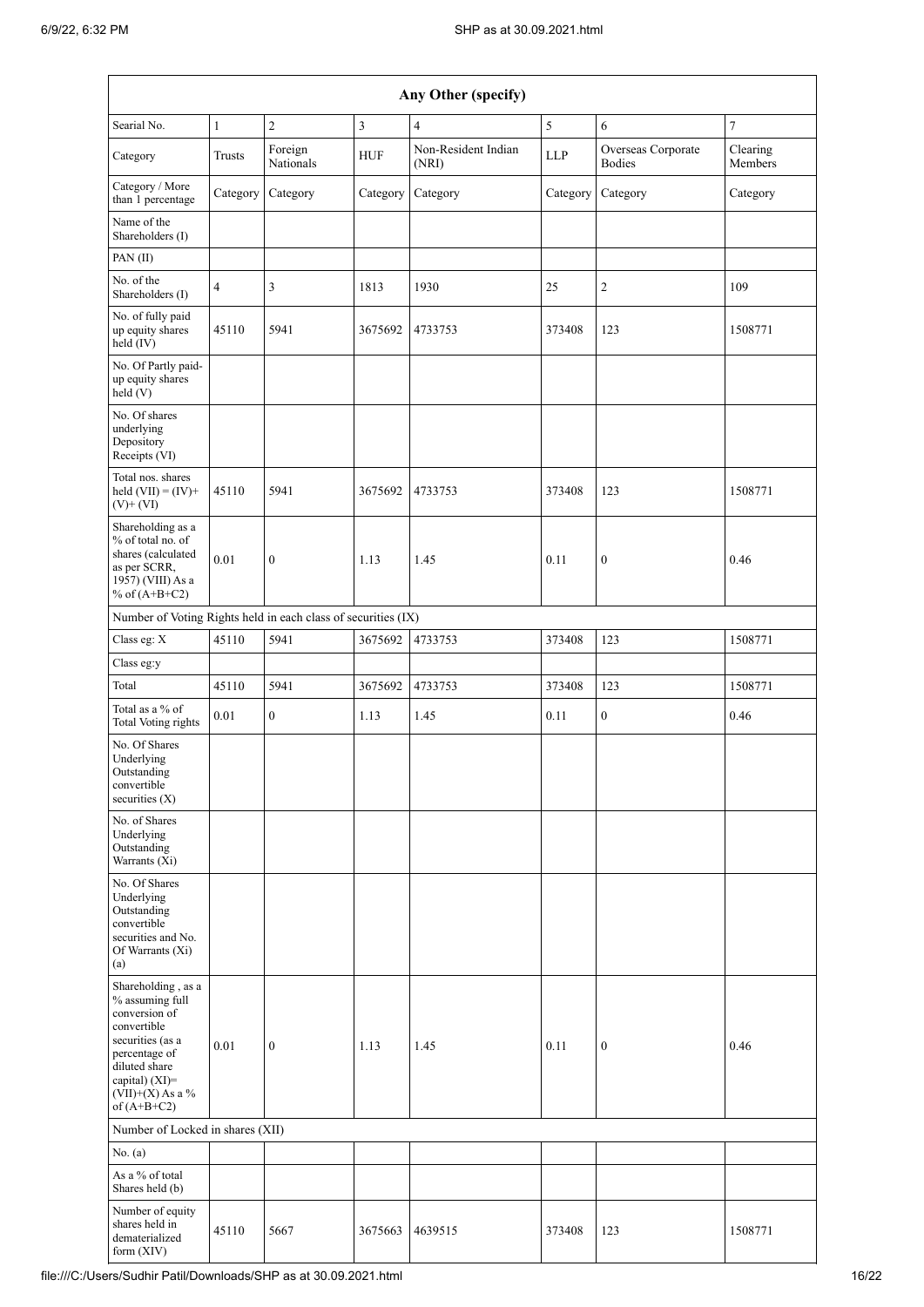| Reason for not providing PAN    |  |  |  |  |  |  |  |  |
|---------------------------------|--|--|--|--|--|--|--|--|
| Reason for not<br>providing PAN |  |  |  |  |  |  |  |  |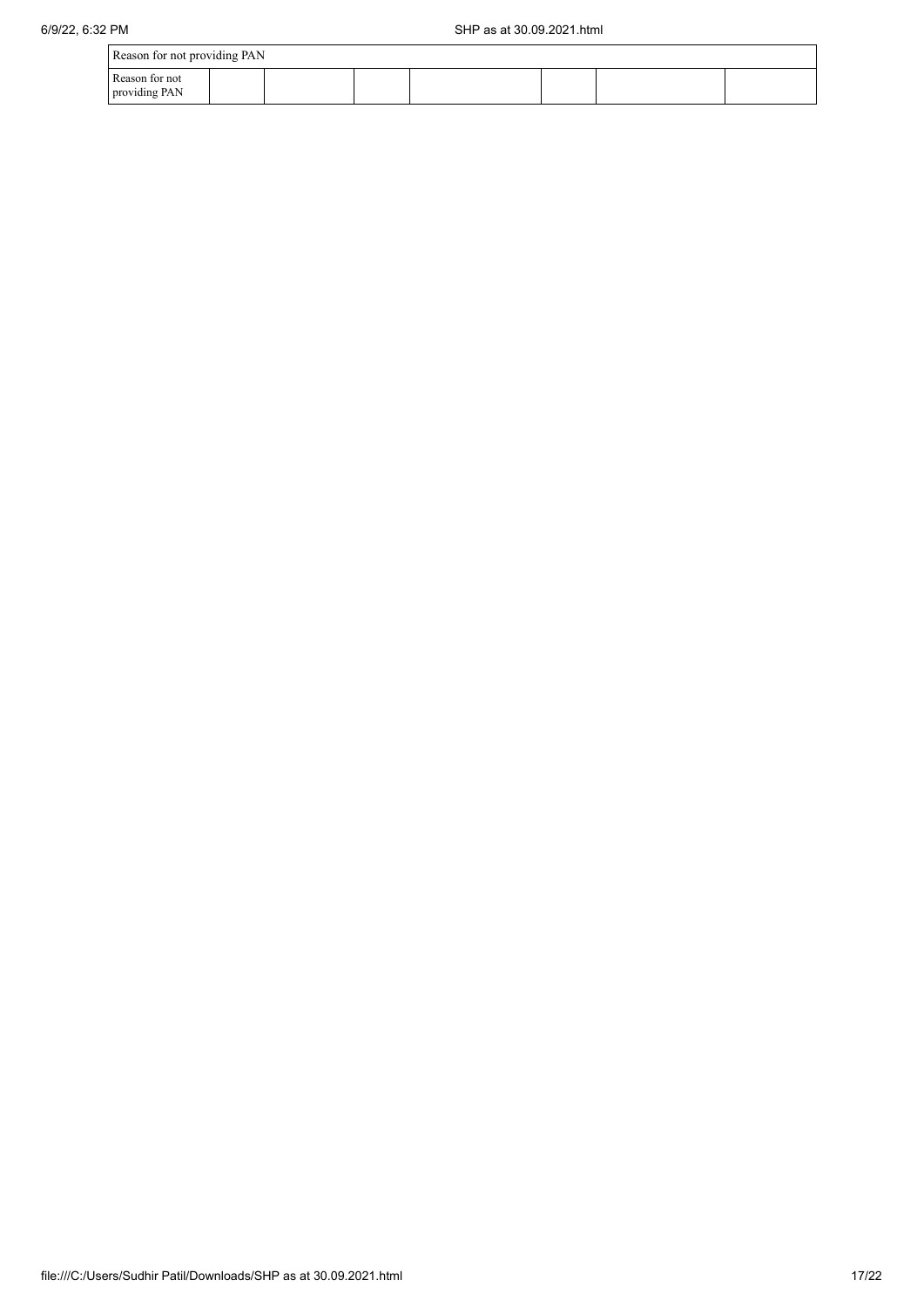| Any Other (specify)                                                                                                                                                                  |                                              |                                              |                                                             |                                                            |                                              |                                              |                                              |  |
|--------------------------------------------------------------------------------------------------------------------------------------------------------------------------------------|----------------------------------------------|----------------------------------------------|-------------------------------------------------------------|------------------------------------------------------------|----------------------------------------------|----------------------------------------------|----------------------------------------------|--|
| Searial No.                                                                                                                                                                          | 8                                            | 9                                            | 10                                                          | 11                                                         | 12                                           | 13                                           | 14                                           |  |
| Category                                                                                                                                                                             | <b>Bodies</b><br>Corporate                   | <b>Bodies</b><br>Corporate                   | <b>Bodies</b><br>Corporate                                  | <b>Bodies</b><br>Corporate                                 | <b>Bodies</b><br>Corporate                   | <b>Bodies</b><br>Corporate                   | <b>Bodies</b><br>Corporate                   |  |
| Category / More<br>than 1 percentage                                                                                                                                                 | More than 1<br>percentage of<br>shareholding | More than 1<br>percentage of<br>shareholding | More than 1<br>percentage of<br>shareholding                | More than 1<br>percentage of<br>shareholding               | More than 1<br>percentage of<br>shareholding | More than 1<br>percentage of<br>shareholding | More than 1<br>percentage of<br>shareholding |  |
| Name of the<br>Shareholders (I)                                                                                                                                                      | Rattanindia<br>Finance Private<br>Limited    | <b>Indusind Bank</b><br>Ltd.                 | Housing<br>Development<br>Finance<br>Corporation<br>Limited | L And T<br>Infrastructure<br>Finance<br>Company<br>Limited | Idbi<br>Trusteeship<br>Services<br>Limited   | L And T<br>Finance Ltd                       | Vyoman<br>Tradelink India<br>Private Ltd     |  |
| PAN(II)                                                                                                                                                                              | AAACV3154D                                   | AAACI1314G                                   | AAACH0997E                                                  | AABCL2283L                                                 | AAACI8912J                                   | AACCA1963B                                   | AAWCS1972Q                                   |  |
| No. of the<br>Shareholders (I)                                                                                                                                                       | 1                                            | $\mathbf{1}$                                 | 1                                                           | $\mathbf{1}$                                               | 1                                            | $\mathbf{1}$                                 | $\mathbf{1}$                                 |  |
| No. of fully paid<br>up equity shares<br>held (IV)                                                                                                                                   | 20950000                                     | 17370000                                     | 15805000                                                    | 12560000                                                   | 12230399                                     | 9602667                                      | 4949506                                      |  |
| No. Of Partly paid-<br>up equity shares<br>held(V)                                                                                                                                   |                                              |                                              |                                                             |                                                            |                                              |                                              |                                              |  |
| No. Of shares<br>underlying<br>Depository<br>Receipts (VI)                                                                                                                           |                                              |                                              |                                                             |                                                            |                                              |                                              |                                              |  |
| Total nos. shares<br>held $(VII) = (IV) +$<br>$(V)$ + $(VI)$                                                                                                                         | 20950000                                     | 17370000                                     | 15805000                                                    | 12560000                                                   | 12230399                                     | 9602667                                      | 4949506                                      |  |
| Shareholding as a<br>% of total no. of<br>shares (calculated<br>as per SCRR,<br>1957) (VIII) As a<br>% of $(A+B+C2)$                                                                 | 6.42                                         | 5.33                                         | 4.85                                                        | 3.85                                                       | 3.75                                         | 2.94                                         | 1.52                                         |  |
| Number of Voting Rights held in each class of securities (IX)                                                                                                                        |                                              |                                              |                                                             |                                                            |                                              |                                              |                                              |  |
| Class eg: X                                                                                                                                                                          | 20950000                                     | 17370000                                     | 15805000                                                    | 12560000                                                   | 12230399                                     | 9602667                                      | 4949506                                      |  |
| Class eg:y                                                                                                                                                                           |                                              |                                              |                                                             |                                                            |                                              |                                              |                                              |  |
| Total<br>Total as a $\%$ of<br>Total Voting rights                                                                                                                                   | 20950000<br>6.42                             | 17370000<br>5.33                             | 15805000<br>4.85                                            | 12560000<br>3.85                                           | 12230399<br>3.75                             | 9602667<br>2.94                              | 4949506<br>1.52                              |  |
| No. Of Shares<br>Underlying<br>Outstanding<br>convertible<br>securities (X)                                                                                                          |                                              |                                              |                                                             |                                                            |                                              |                                              |                                              |  |
| No. of Shares<br>Underlying<br>Outstanding<br>Warrants (Xi)                                                                                                                          |                                              |                                              |                                                             |                                                            |                                              |                                              |                                              |  |
| No. Of Shares<br>Underlying<br>Outstanding<br>convertible<br>securities and No.<br>Of Warrants (Xi)<br>(a)                                                                           |                                              |                                              |                                                             |                                                            |                                              |                                              |                                              |  |
| Shareholding, as a<br>% assuming full<br>conversion of<br>convertible<br>securities (as a<br>percentage of<br>diluted share<br>capital) (XI)=<br>$(VII)+(X)$ As a %<br>of $(A+B+C2)$ | 6.42                                         | 5.33                                         | 4.85                                                        | 3.85                                                       | 3.75                                         | 2.94                                         | 1.52                                         |  |
| Number of Locked in shares (XII)                                                                                                                                                     |                                              |                                              |                                                             |                                                            |                                              |                                              |                                              |  |
| No. (a)                                                                                                                                                                              |                                              |                                              |                                                             |                                                            |                                              |                                              |                                              |  |
| As a % of total<br>Shares held (b)                                                                                                                                                   |                                              |                                              |                                                             |                                                            |                                              |                                              |                                              |  |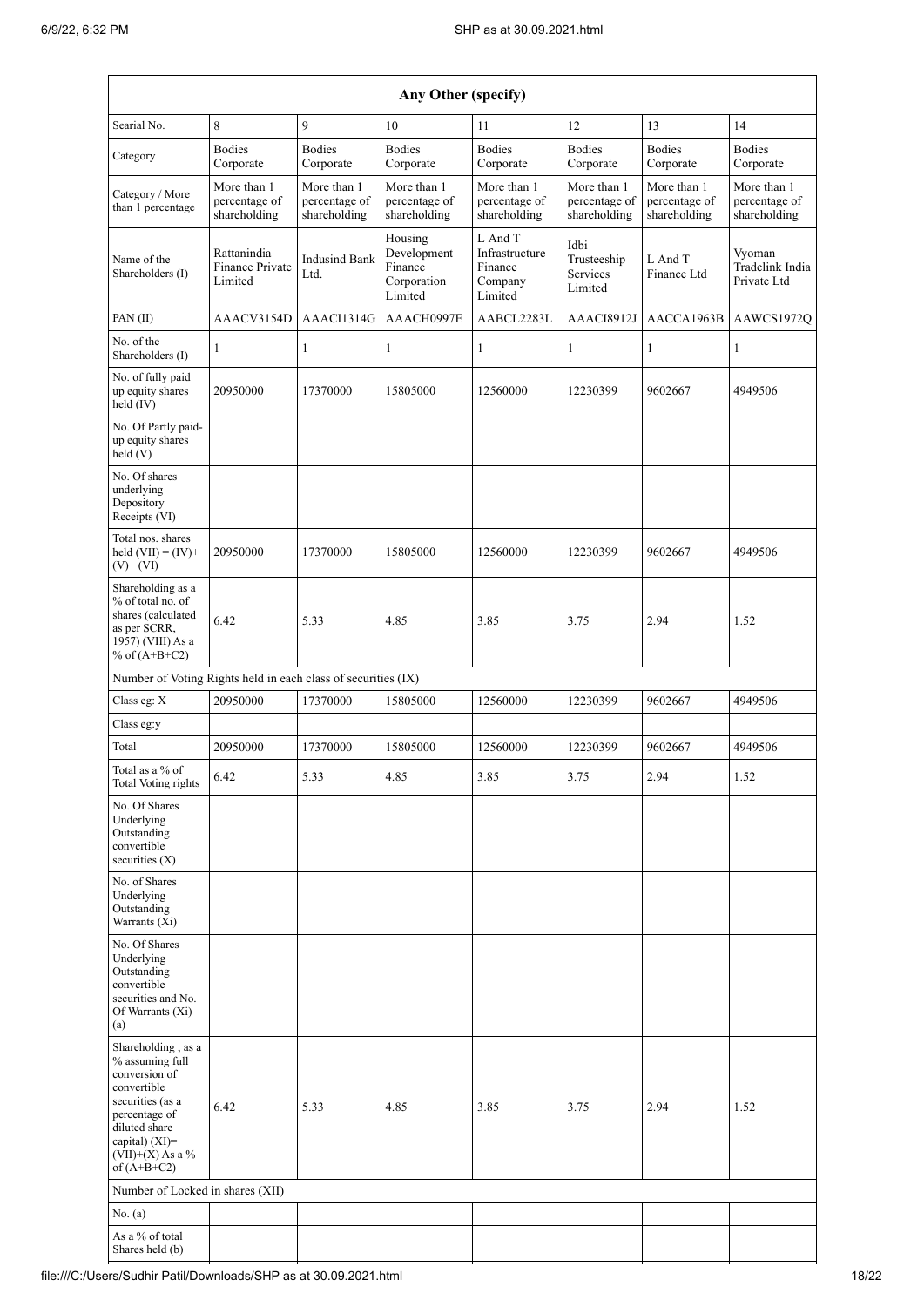## 6/9/22, 6:32 PM SHP as at 30.09.2021.html

| Number of equity<br>shares held in<br>dematerialized<br>form $(XIV)$ | 20950000 | 17370000 | 15805000 | 12560000 | 12230399 | 9602667 | 4949506 |
|----------------------------------------------------------------------|----------|----------|----------|----------|----------|---------|---------|
| Reason for not providing PAN                                         |          |          |          |          |          |         |         |
| Reason for not<br>providing PAN                                      |          |          |          |          |          |         |         |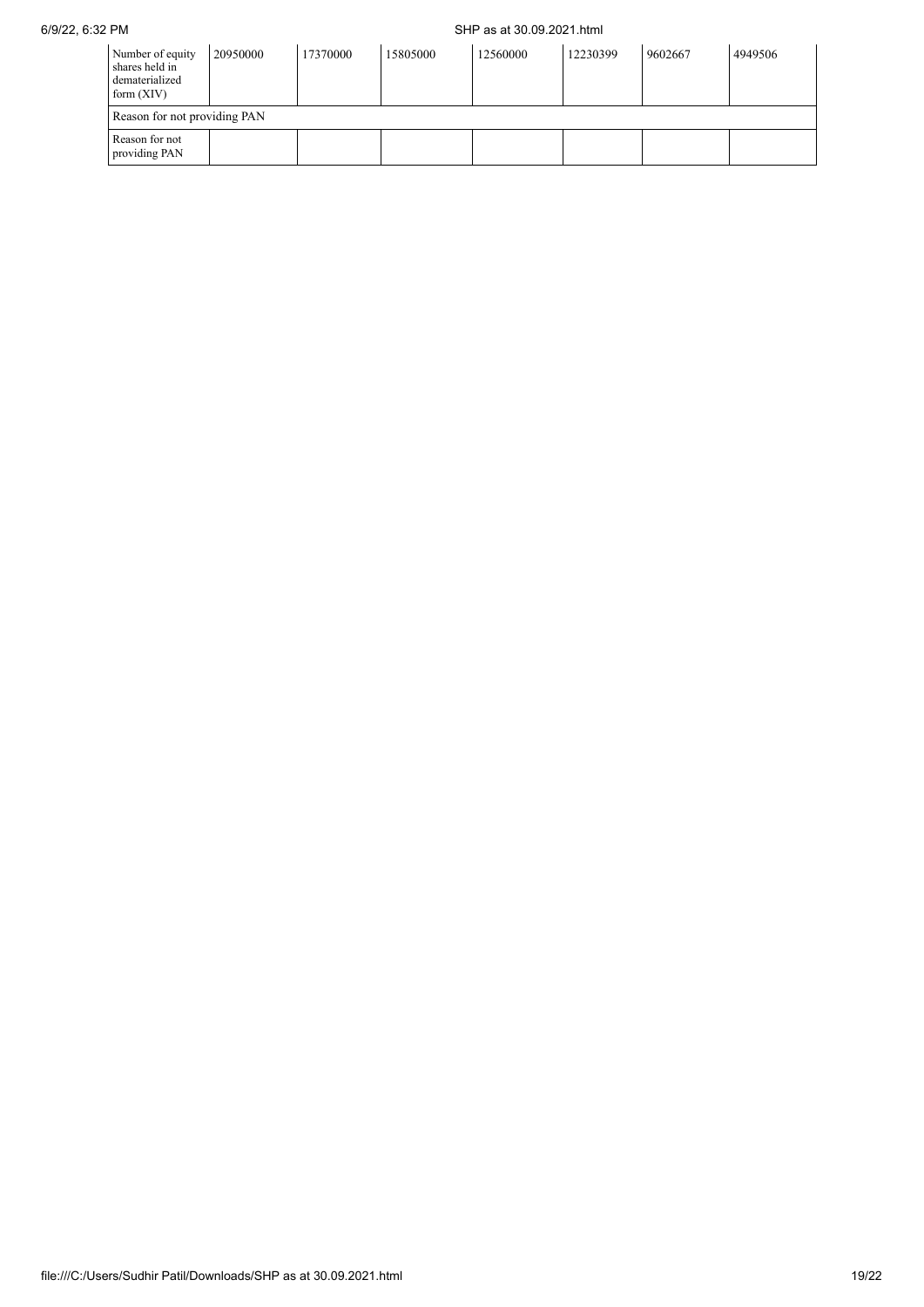| Any Other (specify)                                                                                                                                                                  |                                                               |                         |                       |  |  |  |  |  |
|--------------------------------------------------------------------------------------------------------------------------------------------------------------------------------------|---------------------------------------------------------------|-------------------------|-----------------------|--|--|--|--|--|
| Searial No.                                                                                                                                                                          | 15                                                            | 16                      |                       |  |  |  |  |  |
| Category                                                                                                                                                                             | <b>Bodies Corporate</b>                                       | <b>Bodies Corporate</b> |                       |  |  |  |  |  |
| Category / More<br>than 1 percentage                                                                                                                                                 | More than 1 percentage of shareholding                        | Category                |                       |  |  |  |  |  |
| Name of the<br>Shareholders (I)                                                                                                                                                      | Veena Investments Private Limited                             |                         | Click here to go back |  |  |  |  |  |
| PAN(II)                                                                                                                                                                              | AAACV6436A                                                    |                         | Total                 |  |  |  |  |  |
| No. of the<br>Shareholders (I)                                                                                                                                                       | 1                                                             | 639                     | 4525                  |  |  |  |  |  |
| No. of fully paid<br>up equity shares<br>held (IV)                                                                                                                                   | 3449013                                                       | 111035285               | 121378083             |  |  |  |  |  |
| No. Of Partly paid-<br>up equity shares<br>held(V)                                                                                                                                   |                                                               |                         |                       |  |  |  |  |  |
| No. Of shares<br>underlying<br>Depository<br>Receipts (VI)                                                                                                                           |                                                               |                         |                       |  |  |  |  |  |
| Total nos. shares<br>held $(VII) = (IV) +$<br>$(V)$ + $(VI)$                                                                                                                         | 3449013                                                       | 111035285               | 121378083             |  |  |  |  |  |
| Shareholding as a<br>% of total no. of<br>shares (calculated<br>as per SCRR,<br>1957) (VIII) As a<br>% of $(A+B+C2)$                                                                 | 1.06                                                          | 34.05                   | 37.21                 |  |  |  |  |  |
|                                                                                                                                                                                      | Number of Voting Rights held in each class of securities (IX) |                         |                       |  |  |  |  |  |
| Class eg: X                                                                                                                                                                          | 3449013                                                       | 111035285               | 121378083             |  |  |  |  |  |
| Class eg:y                                                                                                                                                                           |                                                               |                         |                       |  |  |  |  |  |
| Total                                                                                                                                                                                | 3449013                                                       | 111035285               | 121378083             |  |  |  |  |  |
| Total as a % of<br><b>Total Voting rights</b>                                                                                                                                        | 1.06                                                          | 34.05                   | 37.21                 |  |  |  |  |  |
| No. Of Shares<br>Underlying<br>Outstanding<br>convertible<br>securities (X)                                                                                                          |                                                               |                         |                       |  |  |  |  |  |
| No. of Shares<br>Underlying<br>Outstanding<br>Warrants (Xi)                                                                                                                          |                                                               |                         |                       |  |  |  |  |  |
| No. Of Shares<br>Underlying<br>Outstanding<br>convertible<br>securities and No.<br>Of Warrants (Xi)<br>(a)                                                                           |                                                               |                         |                       |  |  |  |  |  |
| Shareholding, as a<br>% assuming full<br>conversion of<br>convertible<br>securities (as a<br>percentage of<br>diluted share<br>capital) (XI)=<br>$(VII)+(X)$ As a %<br>of $(A+B+C2)$ | 1.06                                                          | 34.05                   | 37.21                 |  |  |  |  |  |
| Number of Locked in shares (XII)                                                                                                                                                     |                                                               |                         |                       |  |  |  |  |  |
| No. (a)                                                                                                                                                                              |                                                               |                         |                       |  |  |  |  |  |
| As a % of total<br>Shares held (b)                                                                                                                                                   |                                                               |                         |                       |  |  |  |  |  |
| Number of equity<br>shares held in<br>dematerialized<br>form (XIV)                                                                                                                   | 3449013                                                       | 111035011               | 121283268             |  |  |  |  |  |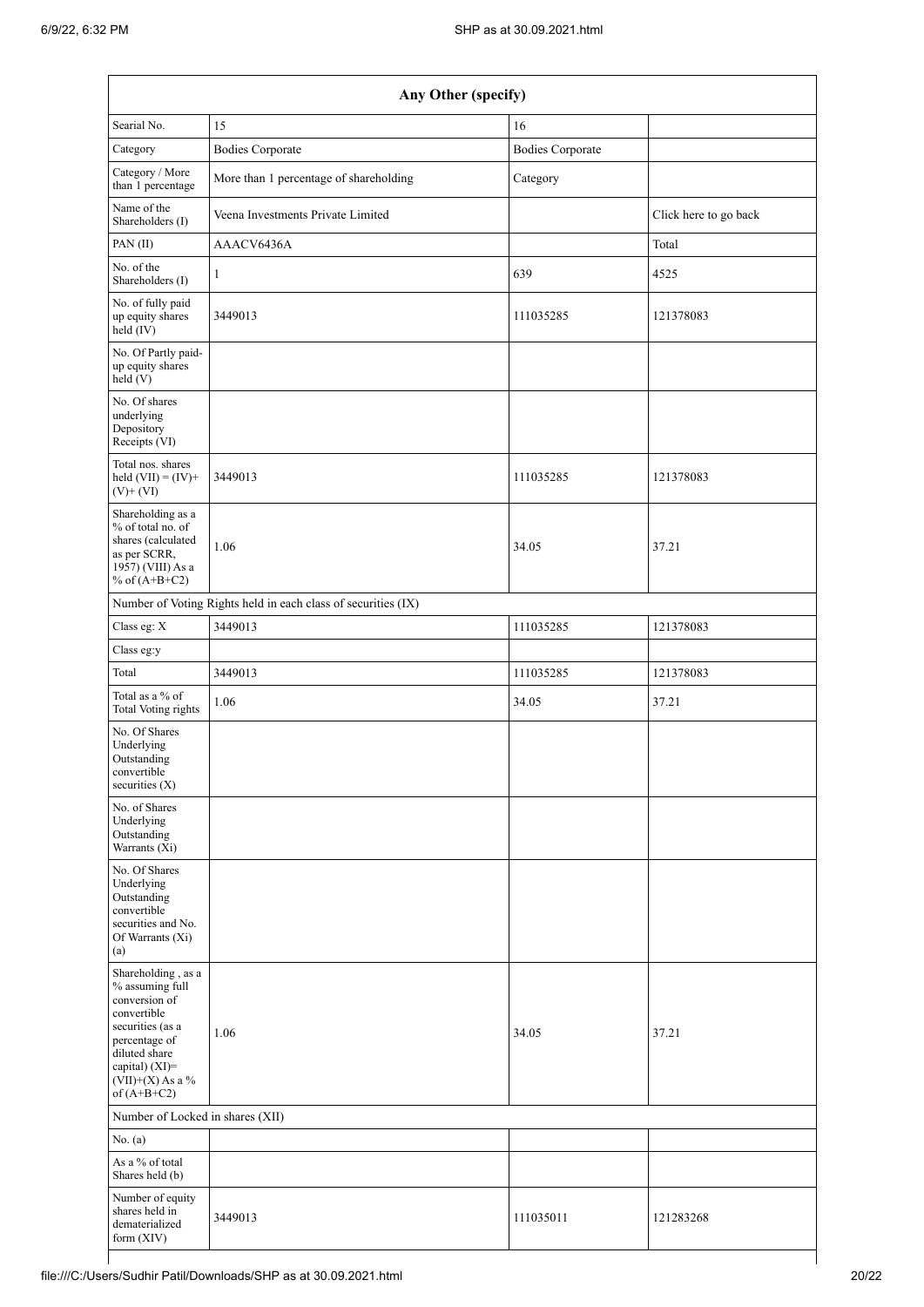| Reason for not providing PAN    |  |  |
|---------------------------------|--|--|
| Reason for not<br>providing PAN |  |  |